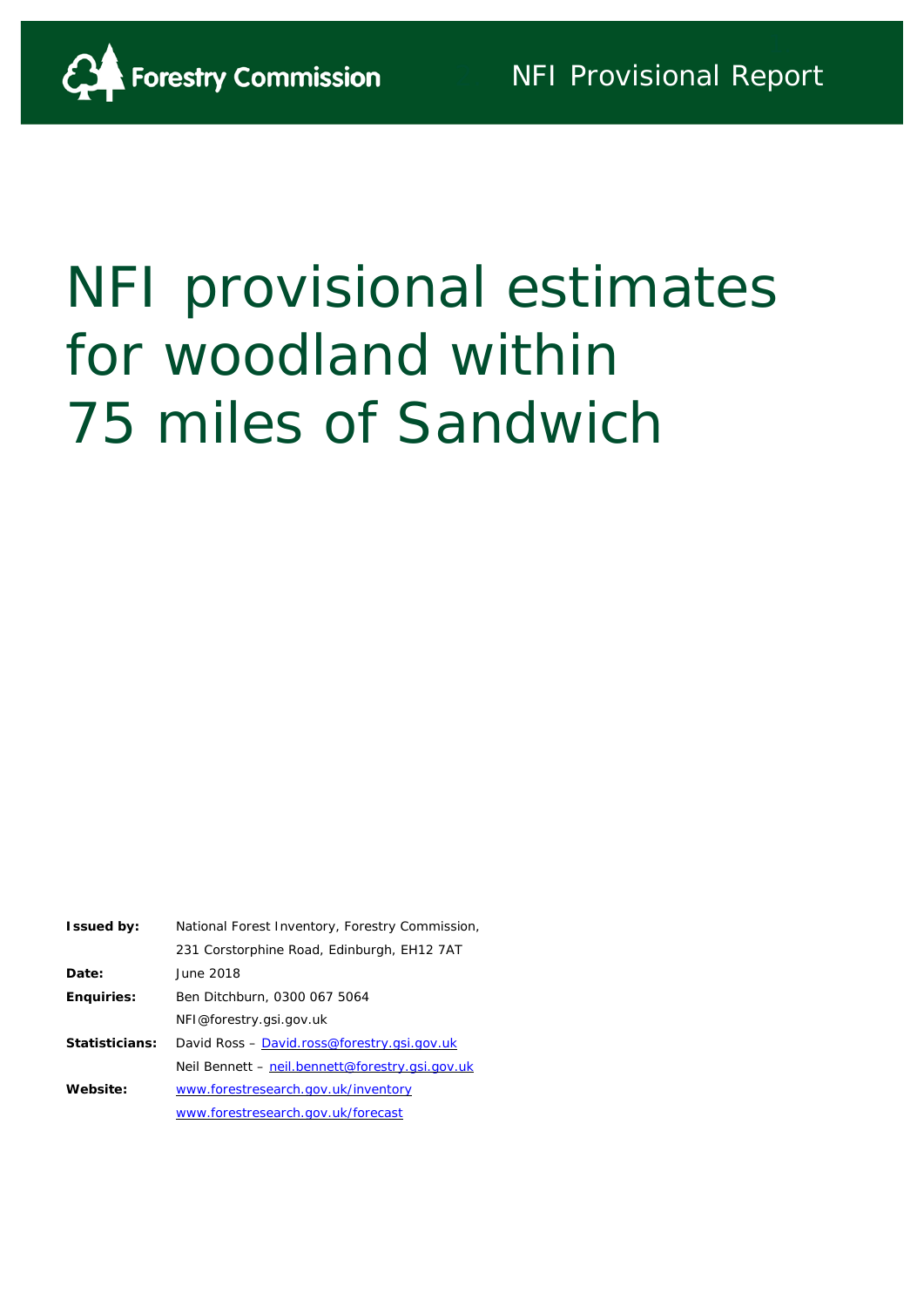## Summary

This report provides a detailed picture of stocked area and the standing volume of timber for woodland within a 75 mile radius of Sandwich. These estimates are a subset of those published as part of the 2012 growing stock information presented in the National Forest Inventory (NFI) *50-year forecasts of softwood timber availability* and *50-year forecast of hardwood timber availability*. NFI reports are published at [www.forestresearch.gov.uk.](http://www.forestresearch.gov.uk/)

In addition, the report provides forecasts of timber availability, for softwoods and hardwoods arising from the stocked area and standing volume. Forecasts are based on the 'headline' harvesting scenario described in the NFI 50-year forecast reports. Forecasting for broadleaved woodland in the Private sector is provided using a harvesting scenario which brings all Private sector broadleaved woodland into production.

The estimates provided in this report are provisional in nature.

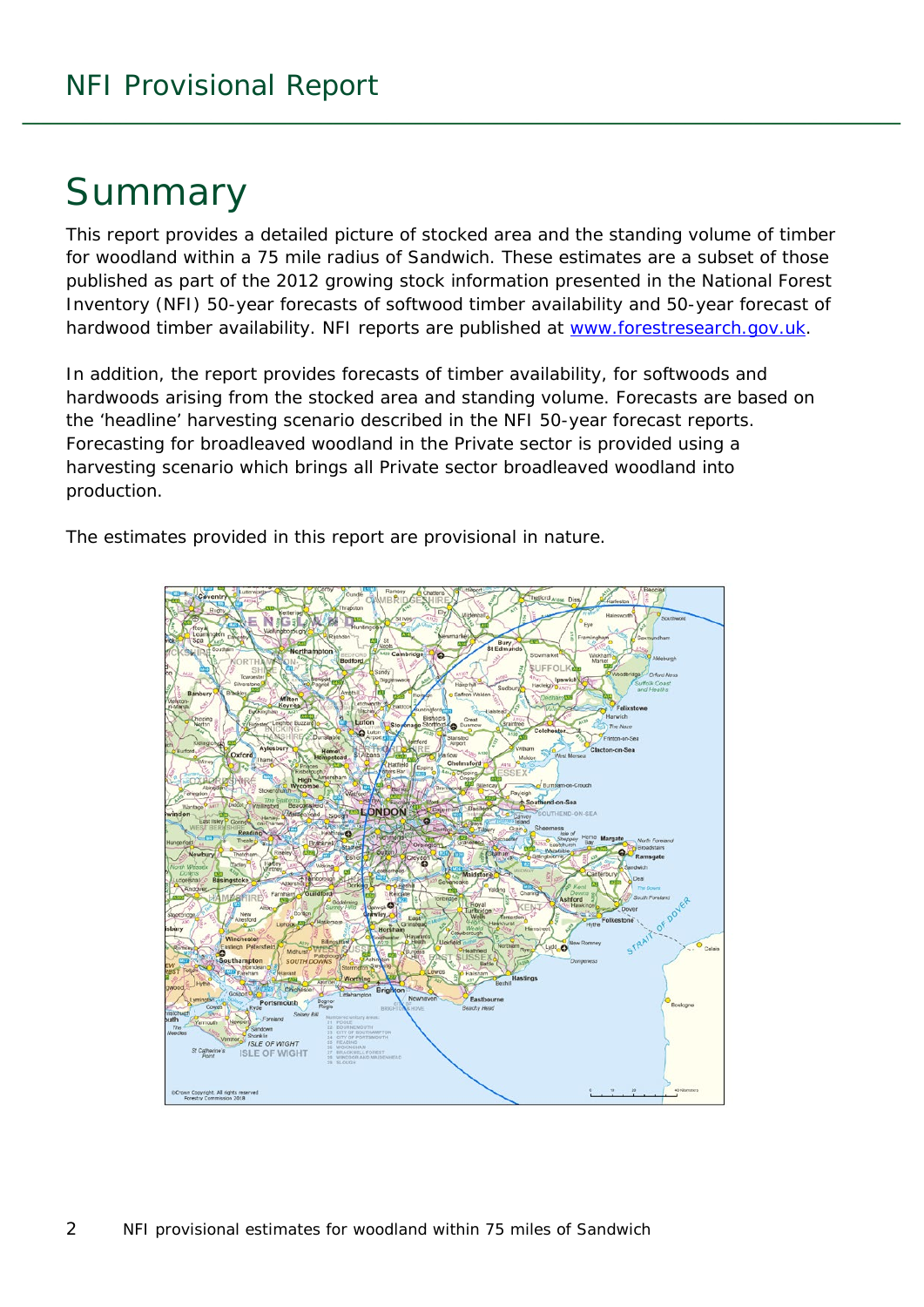## **Contents**

## Figures

| Figure 1 Principal tree species composition by stocked area at 31 March 20127             |
|-------------------------------------------------------------------------------------------|
| Figure 2 Principal conifer tree species composition by stocked area at 31 March 2012.8    |
| Figure 3 Principal broadleaved tree species by stocked area as at 31 March 2012 8         |
| Figure 4 Principal tree species composition by standing volume at 31 March 201212         |
| Figure 5 Principal conifer tree species composition by standing volume at                 |
|                                                                                           |
| Figure 6 Principal broadleaved tree species composition by standing volume at             |
|                                                                                           |
| Figure 7 Principal tree species composition by above ground biomass at 31 March 2012      |
|                                                                                           |
| Figure 8 Principal conifer tree species composition by above ground biomass at            |
|                                                                                           |
| <b>Figure 9</b> Principal broadleaved tree species composition by above ground biomass at |
|                                                                                           |
| Figure 10 Overview of 25-year forecast of average annual softwood availability 24         |
| Figure 11 Overview of 25-year forecast of average annual hardwood availability 24         |
| Figure 12 25-year forecast of average annual softwood availability  25                    |
|                                                                                           |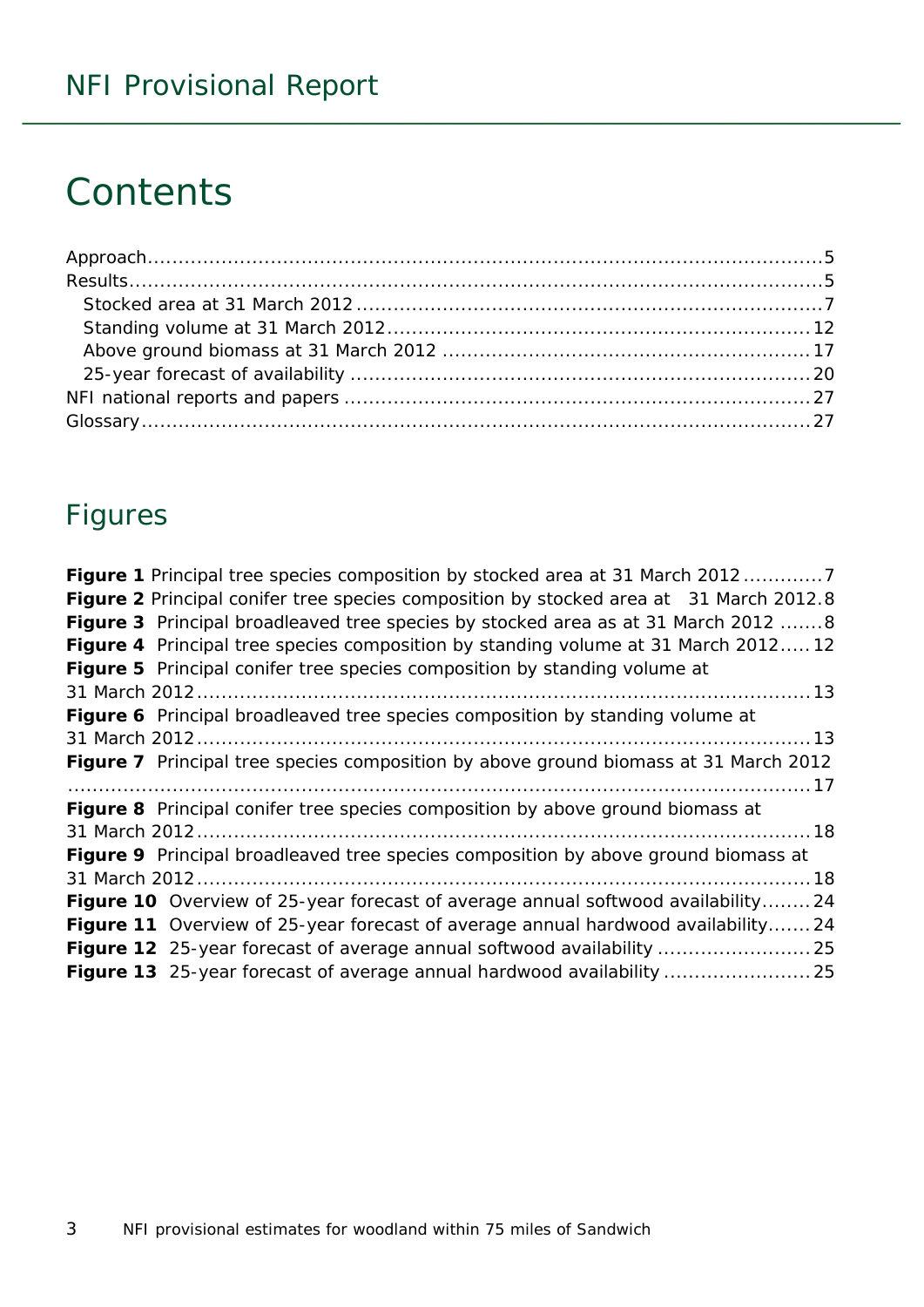## Tables

| Table 3 Stocked area by mean stand dbh class at 31 March 201211                       |  |
|---------------------------------------------------------------------------------------|--|
|                                                                                       |  |
| Table 5 Standing volume by principal tree species at 31 March 2012 14                 |  |
|                                                                                       |  |
|                                                                                       |  |
| Table 8 Biomass stock (above ground) by principal tree species as at 31 March 2012 19 |  |
| Table 9 25-year forecast of timber availability by time period and principal species; |  |
|                                                                                       |  |
| Table 10 25-year forecast of timber availability by period, top-diameter class and    |  |
|                                                                                       |  |
| Table 11 25-year forecast of biomass availability by period, top-product category and |  |
|                                                                                       |  |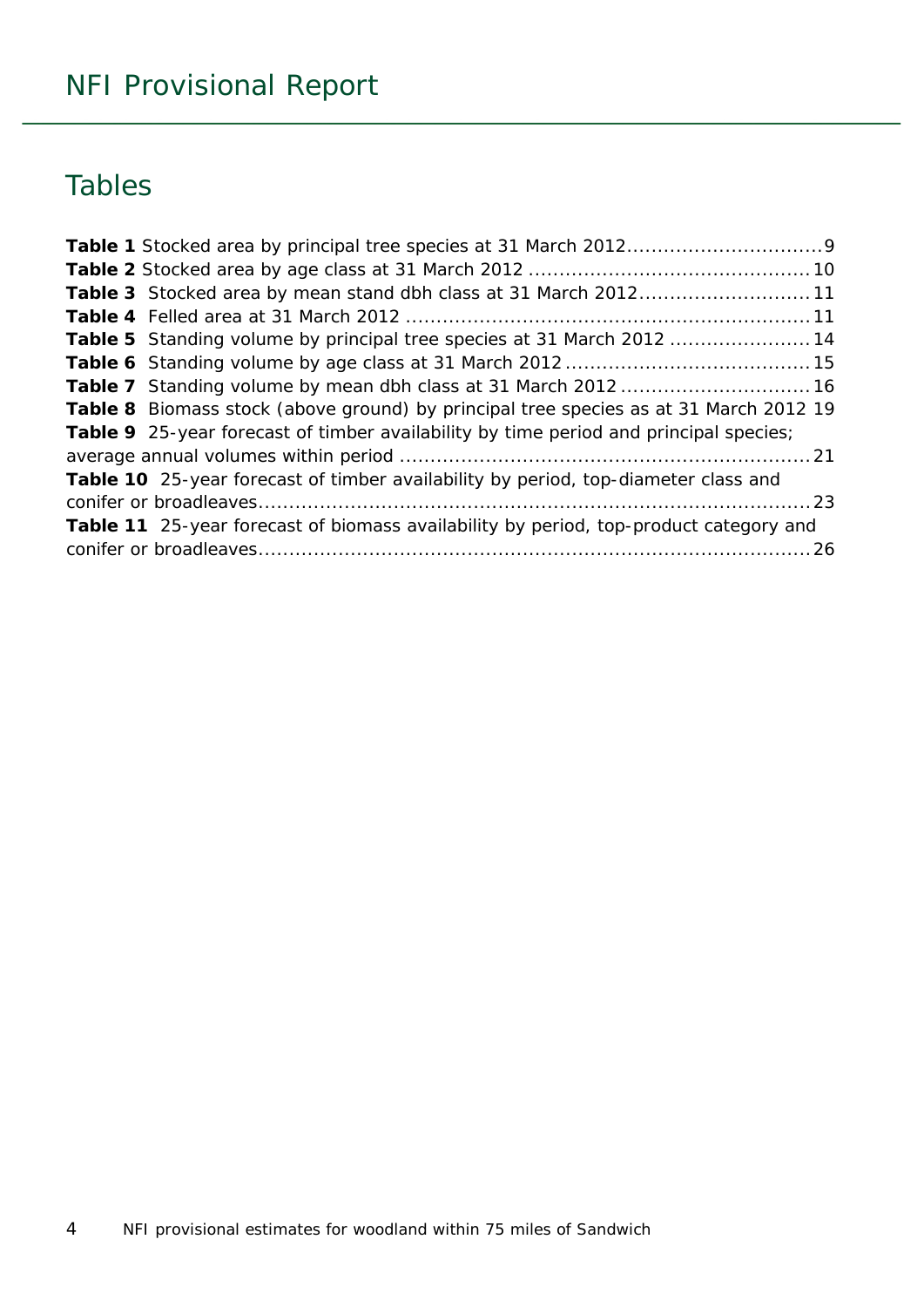## <span id="page-4-0"></span>Approach

The approach taken in the derivation of these results and to be used in their interpretation is described in the full suite of forecast reports which can be found at [www.forestresearch.gov.uk/forecast.](http://www.forestresearch.gov.uk/forecast) Refer to the *Standing timber volume in coniferous trees in Britain* (2012) and the *NFI preliminary estimates of quantities of broadleaved species in British Woodlands with special focus on ash* (2014) reports for a description of the underlying methodologies and interpretation, and also for the England and GB context. Refer to the *NFI forecasts methodology overview* (2012) report for a detailed description and discussion of forecasting future availability of timber from NFI field survey data and from information in the Forestry Commission's sub-compartment database (SCDB). The wider context of forecasts of timber production from woodland in Great Britain and its constituent countries under a range of harvesting scenarios can be found in the *50-year forecast of softwood timber availability* (2014) and the *50-year forecast of hardwood timber availability* (2014). The biomass is described in *Estimate of biomass in live woodland trees*, (2011) [\(www.forestresearch.gov.uk/forecast\)](http://www.forestresearch.gov.uk/forecast).

The estimates reported here are based upon field samples assessed between October 2009 and August 2013, the results of which have been subjected to rigorous data quality assurance procedures. These field samples constitute approximately two thirds of the sites to be sampled within the first cycle of NFI field sampling. As a consequence, the estimates in this report are classed as provisional.

## <span id="page-4-1"></span>**Results**

The results presented in this report are estimates of stocked areas and standing volumes at 31 March 2012, and 25-year forecasts of softwood and hardwood availability under the 'headline' harvesting scenario and modified to assume that all hardwoods are harvested in woodland within 75 miles of Sandwich. The data sources used for the compilation of these estimates are the same as described in the National Forest Inventory reports *Standing timber volume for coniferous trees in Britain* (2012), the *50 year forecast of softwood availability* (2014) and the *50-year forecast of hardwood availability* (2014). Estimates for the Forestry Commission (FC) estate are derived from their sub-compartment database, while those for the private sector (i.e. non-FC in England) estate are derived from information collected in the NFI field survey. A fuller description of these data sources and how they are used in the production of estimates, including sampling standard errors attached to the private sector estimates, is provided in the earlier documents.

The Private sector forecast in this report represents the potential availability of timber under the assumption of harvesting to maximise timber production. The actual levels of timber that will be produced will vary from the results reported here as production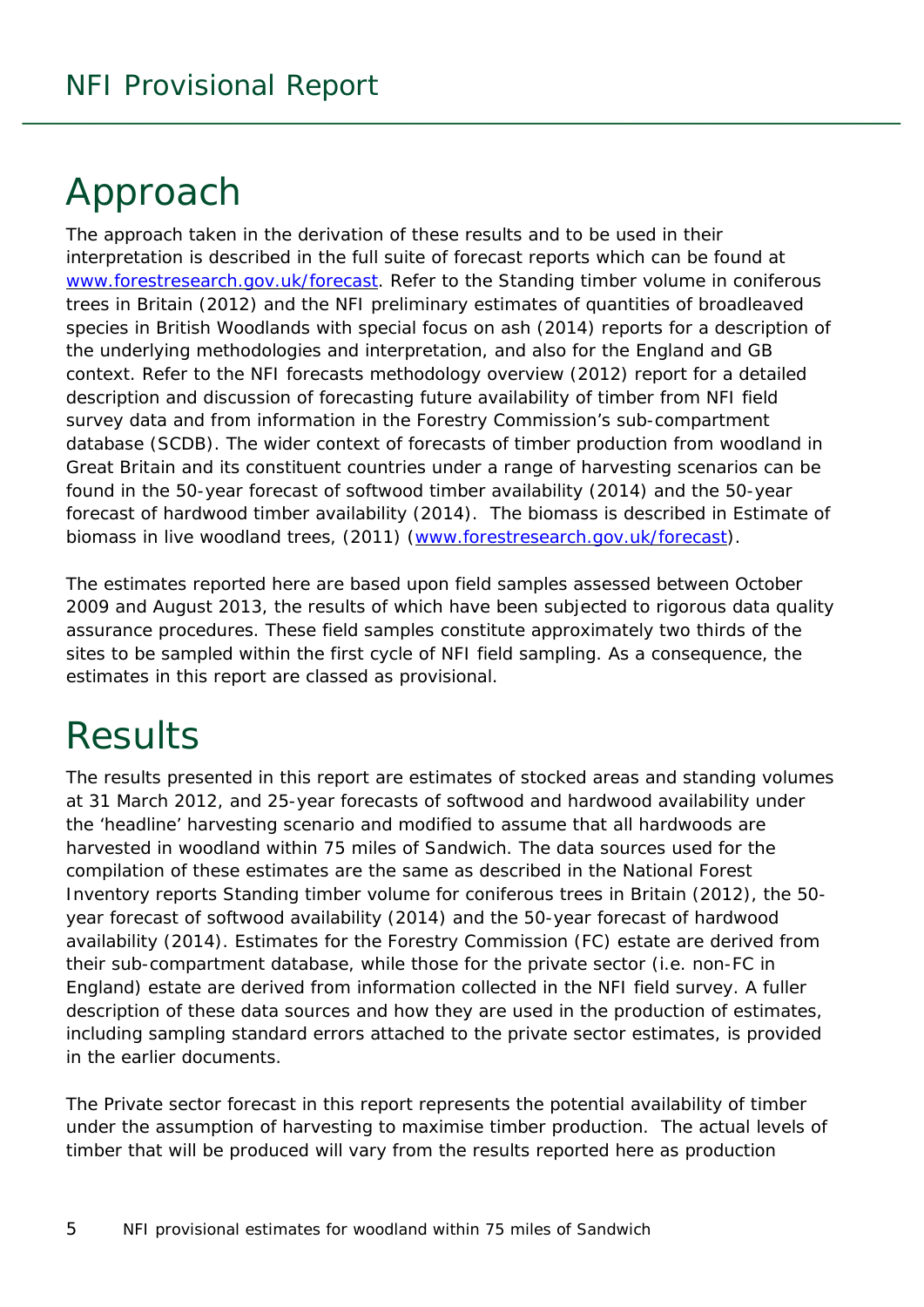depends on the harvesting choices made by forest and woodland owners who are unlikely to consistently choose to maximise production over the forecast period.

Results are provided for:

- stocked area at 31 March 2012 (**Figures 1 – 3** and **Tables 1 – 3**)
- felled area (**Table 4**)
- standing volume at 31 March 2012 (**Figures 4 – 6** and **Tables 5 – 7**)
- above ground biomass stocks at 31 March 2012 (**Figures 7 – 9** and **Table 8**)
- the 25-year timber forecast (**Figures 10 – 13** and **Tables 9 – 10**)
- the 25-year biomass forecast (**Table 11**)

The values in the tables have been independently rounded, so may not add to the totals shown. In some breakdowns of Private sector estimates, the estimates in the body of the table may not sum to the quoted total because each individual value, including the total, has been independently generated by the estimation procedure used for results from the NFI sample survey. Sampling standard errors (SE) attached to Private sector estimates are expressed in relative terms (%) to the right of the relevant estimate.

Where the standard error is high this indicates that the estimate should be interpreted with a degree of caution. Any estimate with a relatively large standard error is shown in amber in the tables.

These standard errors depend on the combination of a number of factors but broadly:

- The more woodland that is within the area of interest the more samples that will have been selected, generally leading to lower standard errors
- Increasing the number of categories and sub-categories used (e.g. conifers and broadleaves then sub-divided into species groupings) will result in higher standard errors, especially for the categories that occur less frequently such as minor species
- More variability will also result in higher standard errors; for instance if a species is usually more evenly stocked when compared with another then its standard error will tend to be lower than the latter species.

In this report, for the 75 mile radius, for some of the variables reported, the categories have been pooled into broader categories to produce figures with more acceptable standard errors.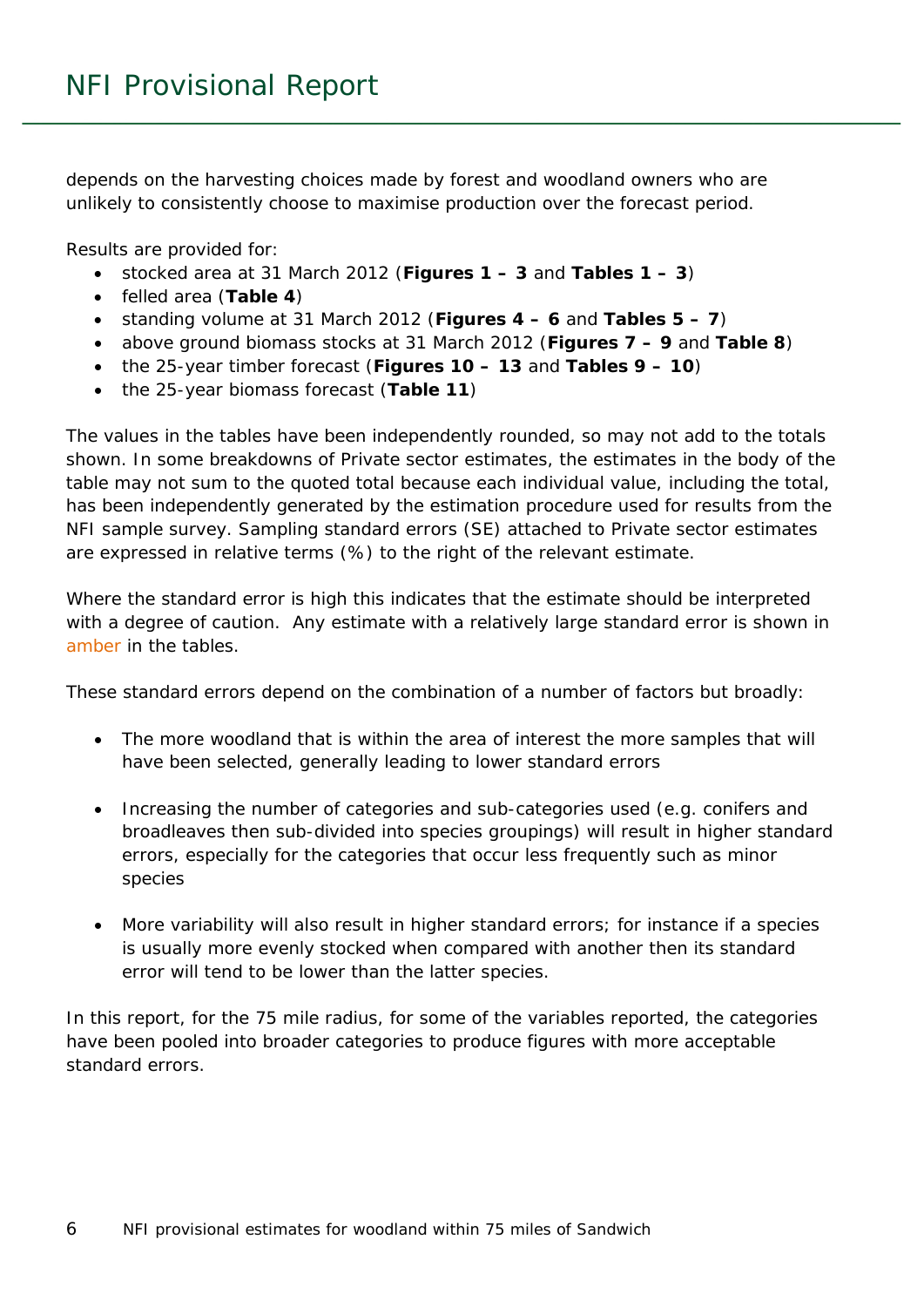### <span id="page-6-0"></span>Stocked area at 31 March 2012

#### <span id="page-6-1"></span>**Figure 1** Principal tree species composition by stocked area at 31 March 2012

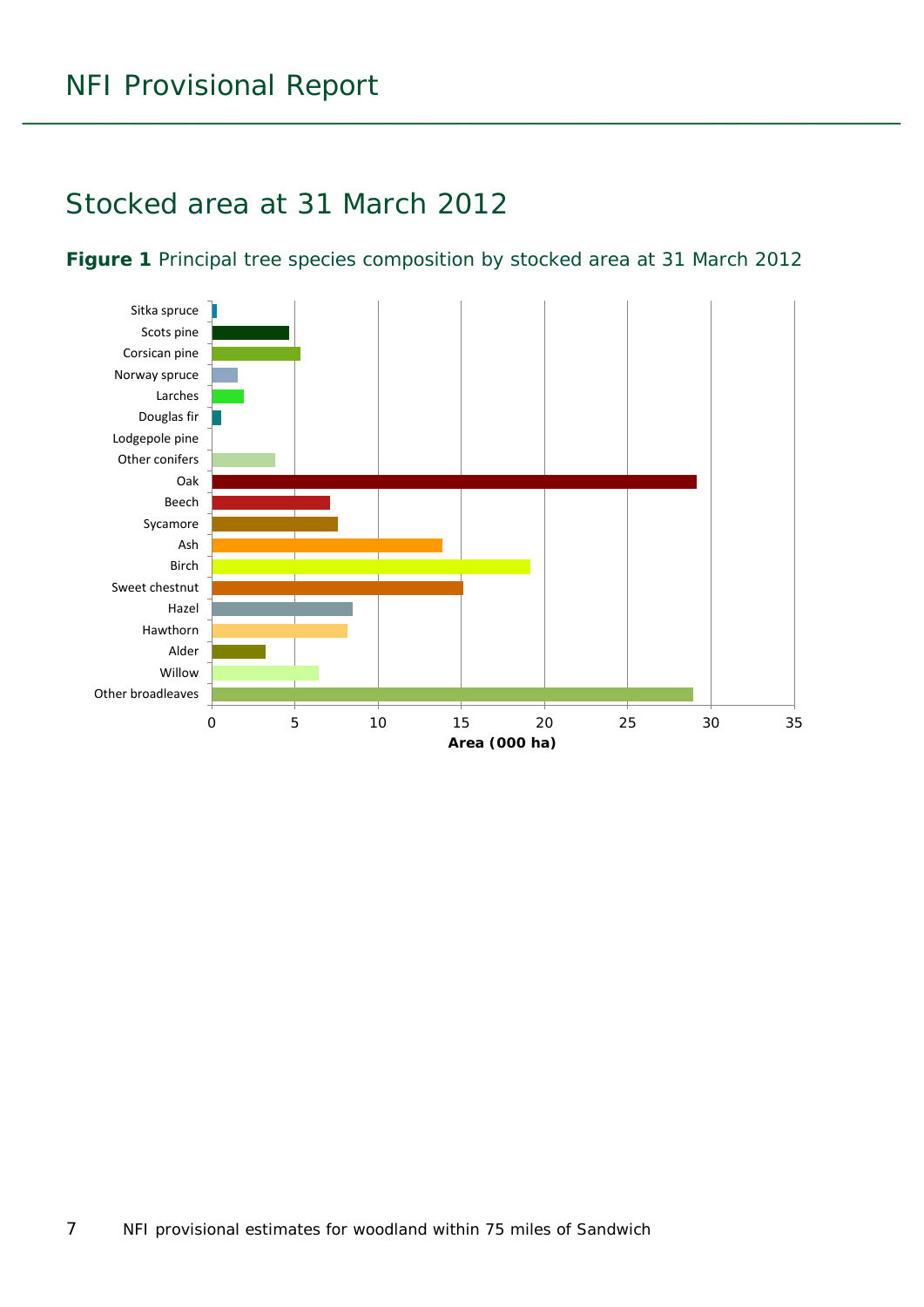

<span id="page-7-0"></span>**Figure 2** Principal conifer tree species composition by stocked area at 31 March 2012

<span id="page-7-1"></span>**Figure 3** Principal broadleaved tree species by stocked area as at 31 March 2012

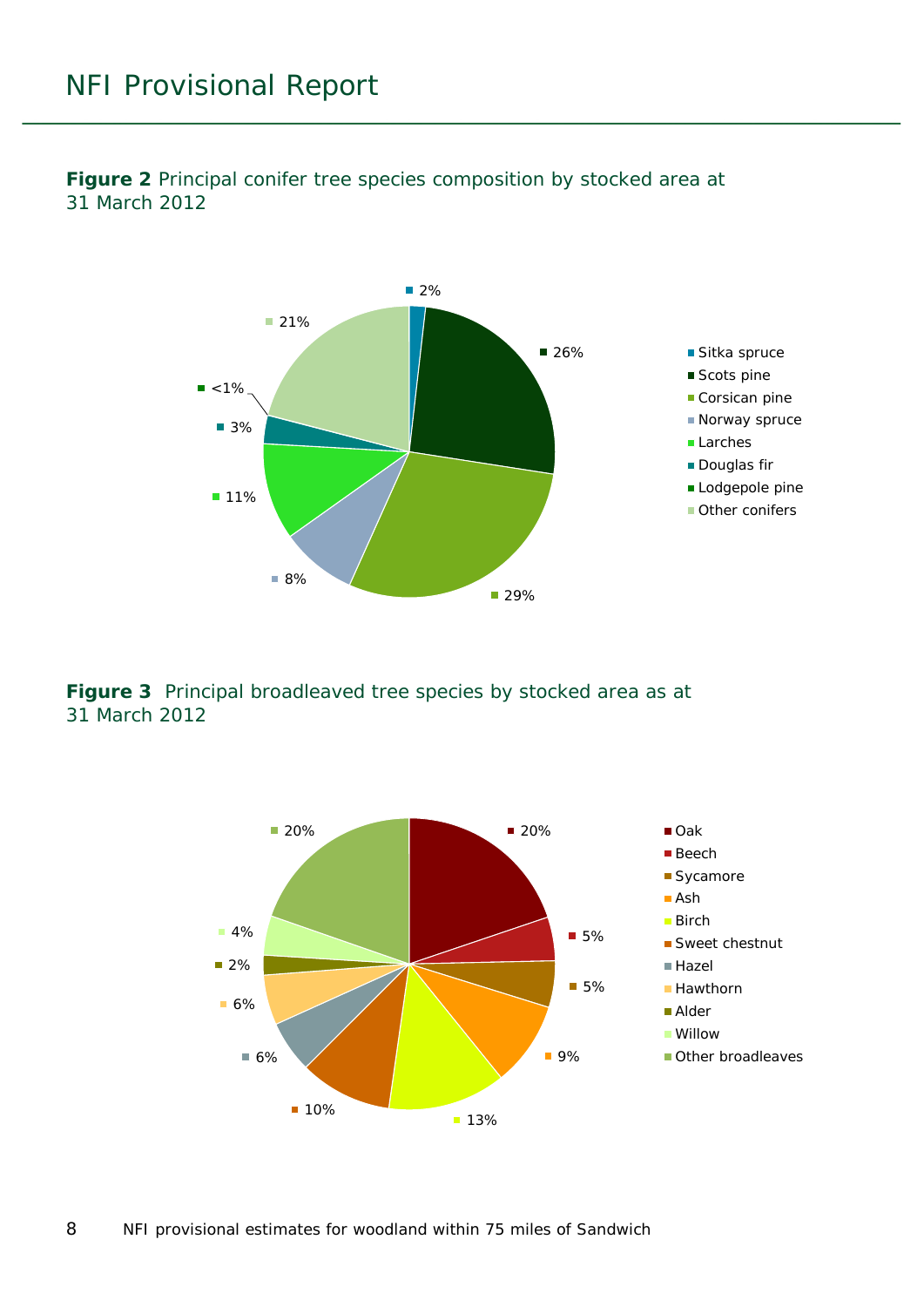#### <span id="page-8-0"></span>**Table 1** Stocked area by principal tree species at 31 March 2012

|                        | <b>FC</b>          | Private sector      |                          | Total                      |
|------------------------|--------------------|---------------------|--------------------------|----------------------------|
| Principal species      | area<br>$(000$ ha) | area<br>$(000)$ ha) | SE%                      | area<br>$(000 \text{ ha})$ |
| Conifers               |                    |                     |                          |                            |
| Sitka spruce           | < 0.1              | 0.3                 | 60                       | 0.3                        |
| Scots pine             | 0.9                | 3.8                 | 14                       | 4.7                        |
| Corsican pine          | 2.9                | 2.4                 | 20                       | 5.3                        |
| Norway spruce          | 0.2                | 1.3                 | 24                       | 1.5                        |
| Larches                | 0.2                | 1.8                 | 22                       | 2.0                        |
| Douglas fir            | 0.3                | 0.2                 | 37                       | 0.6                        |
| Lodgepole pine         | < 0.1              | 0.0                 | $\overline{\phantom{a}}$ | < 0.1                      |
| Other conifers         | 0.4                | 3.4                 | 18                       | 3.8                        |
| <b>All conifers</b>    | 4.9                | 13.2                | $\overline{7}$           | 18.1                       |
| <b>Broadleaves</b>     |                    |                     |                          |                            |
| Oak                    | 0.7                | 28.5                | 6                        | 29.2                       |
| Beech                  | 1.2                | 6.0                 | 16                       | 7.1                        |
| Sycamore               | 0.1                | 7.5                 | 14                       | 7.6                        |
| Ash                    | 0.2                | 13.7                | 9                        | 13.8                       |
| <b>Birch</b>           | 0.9                | 18.3                | 8                        | 19.2                       |
| Sweet chestnut         | 0.1                | 15.0                | 11                       | 15.1                       |
| Hazel                  | < 0.1              | 8.4                 | 12                       | 8.4                        |
| Hawthorn               | 0.0                | 8.2                 | 12                       | 8.2                        |
| Alder                  | < 0.1              | 3.2                 | 22                       | 3.2                        |
| Willow                 | < 0.1              | 6.4                 | 15                       | 6.4                        |
| Other broadleaves      | 1.1                | 27.8                | 8                        | 28.9                       |
| <b>All broadleaves</b> | 4.3                | 143.2               | $\overline{2}$           | 147.5                      |
| All species            |                    |                     |                          |                            |
| <b>All species</b>     | 9.1                | 156.5               | $\overline{2}$           | 165.6                      |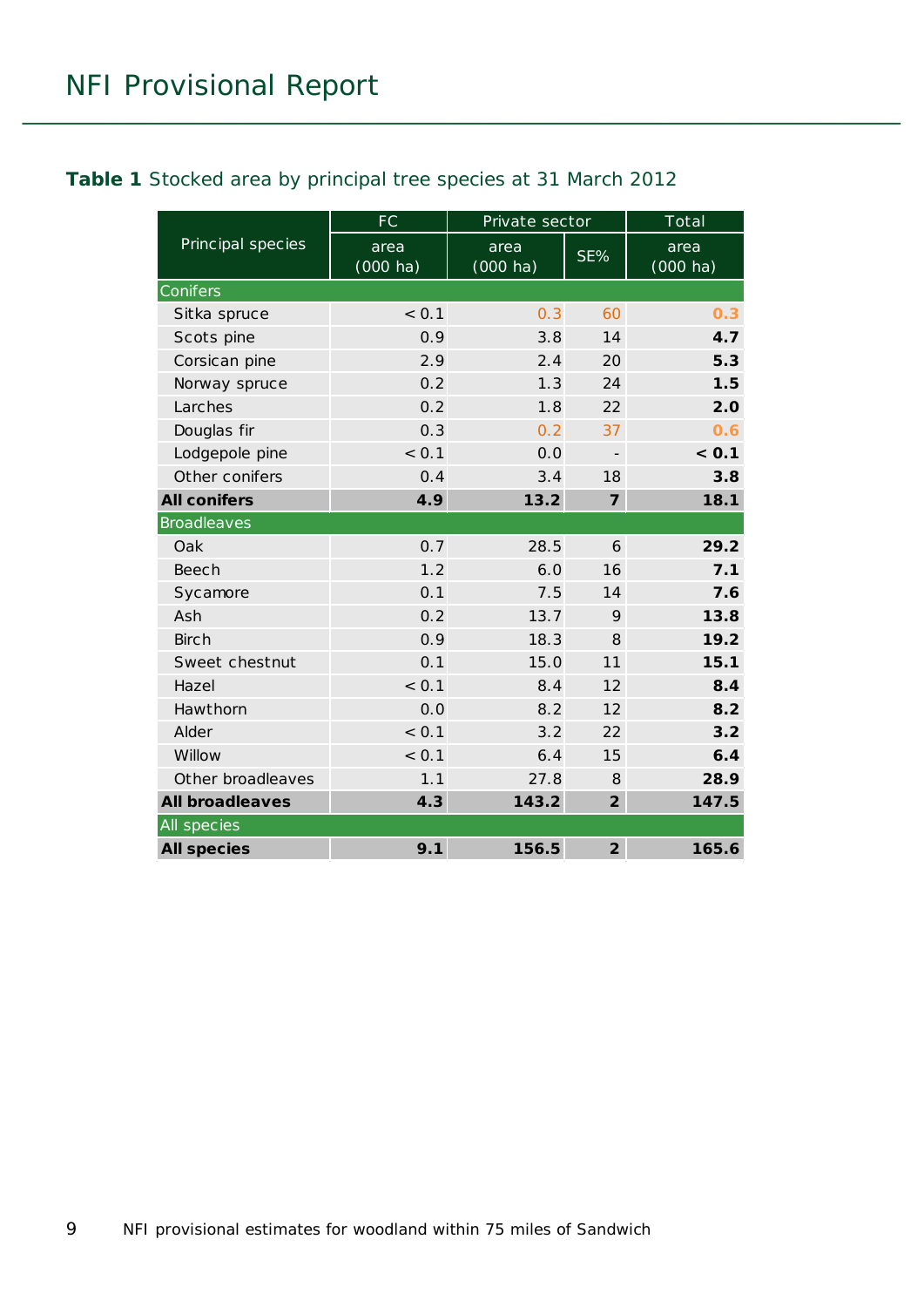#### <span id="page-9-0"></span>**Table 2** Stocked area by age class at 31 March 2012

|                    | FC                         | Private sector     |                | Total              |
|--------------------|----------------------------|--------------------|----------------|--------------------|
| Age class          | area<br>$(000 \text{ ha})$ | area<br>$(000$ ha) | SE%            | area<br>$(000$ ha) |
| All conifers       |                            |                    |                |                    |
| 0-10 years         | 0.2                        | 0.2                | 35             | 0.3                |
| $11-20$ years      | 0.8                        | 0.2                | 34             | 0.9                |
| $21-40$ years      | 1.8                        | 4.8                | 14             | 6.7                |
| $41-60$ years      | 1.7                        | 6.3                | 12             | 8.0                |
| $61-80$ years      | 0.4                        | 1.4                | 29             | 1.8                |
| 81-100 years       | 0.1                        | 0.2                | 68             | 0.3                |
| $100+$ years       | < 0.1                      | 0.1                | 63             | 0.1                |
| <b>Total</b>       | 4.9                        | 13.2               | $\overline{7}$ | 18.1               |
| All broadleaves    |                            |                    |                |                    |
| 0-10 years         | 0.2                        | 16.4               | 11             | 16.6               |
| $11-20$ years      | 0.7                        | 14.4               | 11             | 15.1               |
| $21-40$ years      | 0.7                        | 45.7               | 5              | 46.4               |
| $41-60$ years      | 1.5                        | 26.7               | $\overline{7}$ | 28.1               |
| $61-80$ years      | 0.8                        | 20.0               | 9              | 20.9               |
| 81-100 years       | 0.2                        | 14.4               | 11             | 14.6               |
| $100+$ years       | 0.2                        | 5.5                | 18             | 5.8                |
| <b>Total</b>       | 4.3                        | 143.2              | $\overline{2}$ | 147.5              |
| <b>All species</b> |                            |                    |                |                    |
| 0-10 years         | 0.4                        | 16.6               | 11             | 17.0               |
| $11-20$ years      | 1.4                        | 14.6               | 11             | 16.0               |
| $21-40$ years      | 2.5                        | 50.6               | 5              | 53.1               |
| $41-60$ years      | 3.1                        | 33.0               | 6              | 36.1               |
| $61-80$ years      | 1.2                        | 21.5               | 8              | 22.7               |
| 81-100 years       | 0.3                        | 14.6               | 11             | 14.9               |
| $100+$ years       | 0.2                        | 5.7                | 18             | 5.9                |
| <b>Total</b>       | 9.1                        | 156.5              | $\overline{2}$ | 165.6              |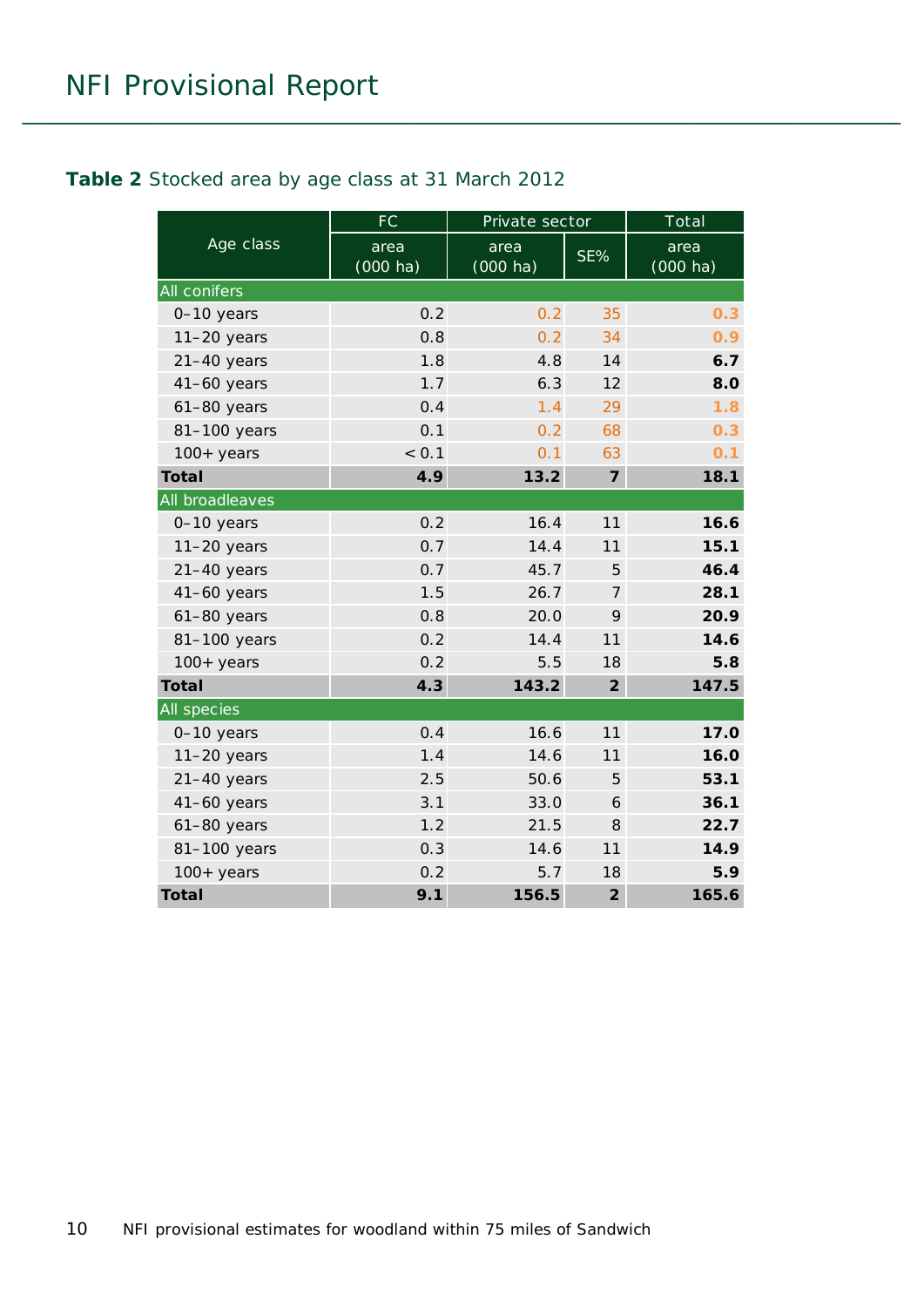#### <span id="page-10-0"></span>**Table 3** Stocked area by mean stand dbh class at 31 March 2012

|                 | FC                         | Private sector             |                            | Total                      |
|-----------------|----------------------------|----------------------------|----------------------------|----------------------------|
| Mean stand DBH  | area<br>$(000 \text{ ha})$ | area<br>$(000 \text{ ha})$ | SE%                        | area<br>$(000 \text{ ha})$ |
| All conifers    |                            |                            |                            |                            |
| $0-7$ cm        | 0.2                        | 0.2                        | 35                         | 0.4                        |
| 7-10 cm         | < 0.1                      | 0.5                        | 36                         | 0.6                        |
| 10-15 cm        | 1.6                        | 0.7                        | 26                         | 2.3                        |
| 15-20 cm        | 0.5                        | 2.3                        | 20                         | 2.8                        |
| 20-30 cm        | 0.9                        | 4.1                        | 15                         | 5.1                        |
| 30-40 cm        | 0.9                        | 3.3                        | 16                         | 4.2                        |
| 40-60 cm        | 0.6                        | 1.5                        | 23                         | 2.2                        |
| 60-80 cm        | < 0.1                      | 0.5                        | 58                         | 0.5                        |
| $80+cm$         | 0.0                        | < 0.1                      | 91                         | < 0.1                      |
| <b>Total</b>    | 4.9                        | 13.2                       | $\overline{7}$             | 18.1                       |
| All broadleaves |                            |                            |                            |                            |
| $0-7$ cm        | 0.4                        | 21.0                       | 11                         | 21.4                       |
| 7-10 cm         | 1.0                        | 24.7                       | 6                          | 25.7                       |
| 10-15 cm        | 0.6                        | 24.6                       | 7                          | 25.1                       |
| 15-20 cm        | 0.6                        | 12.4                       | 9                          | 13.0                       |
| 20-30 cm        | 1.2                        | 21.4                       | $\overline{7}$             | 22.6                       |
| 30-40 cm        | 0.4                        | 13.9                       | 9                          | 14.3                       |
| 40-60 cm        | < 0.1                      | 15.8                       | 10                         | 15.9                       |
| 60-80 cm        | < 0.1                      | 5.1                        | 18                         | 5.2                        |
| $80+cm$         | < 0.1                      | 4.3                        | 23                         | 4.3                        |
| <b>Total</b>    | 4.3                        | 143.2                      | $\overline{2}$             | 147.5                      |
| All species     |                            |                            |                            |                            |
| $0-7$ cm        | 0.6                        | 21.2                       | 11                         | 21.8                       |
| 7-10 cm         | 1.1                        | 25.2                       | 6                          | 26.3                       |
| 10-15 cm        | 2.2                        | 25.3                       | $\overline{7}$             | 27.5                       |
| 15-20 cm        | 1.1                        | 14.7                       | $\boldsymbol{\mathcal{S}}$ | 15.7                       |
| 20-30 cm        | 2.1                        | 25.5                       | $\overline{7}$             | 27.7                       |
| 30-40 cm        | 1.3                        | 17.2                       | 8                          | 18.5                       |
| 40-60 cm        | 0.7                        | 17.3                       | 9                          | 18.1                       |
| 60-80 cm        | < 0.1                      | 5.6                        | 17                         | 5.6                        |
| $80+cm$         | < 0.1                      | 4.4                        | 23                         | 4.4                        |
| <b>Total</b>    | 9.1                        | 156.5                      | $\overline{2}$             | 165.6                      |

#### <span id="page-10-1"></span>**Table 4** Felled area at 31 March 2012

|                  | FC.                        | Private sector             |        | Total                      |
|------------------|----------------------------|----------------------------|--------|----------------------------|
| Clearfelled area | area<br>$(000 \text{ ha})$ | area<br>$(000 \text{ ha})$ | $SE\%$ | area<br>$(000 \text{ ha})$ |
|                  | 0 2                        | $1.5^{\circ}$              | 36     |                            |

11 NFI provisional estimates for woodland within 75 miles of Sandwich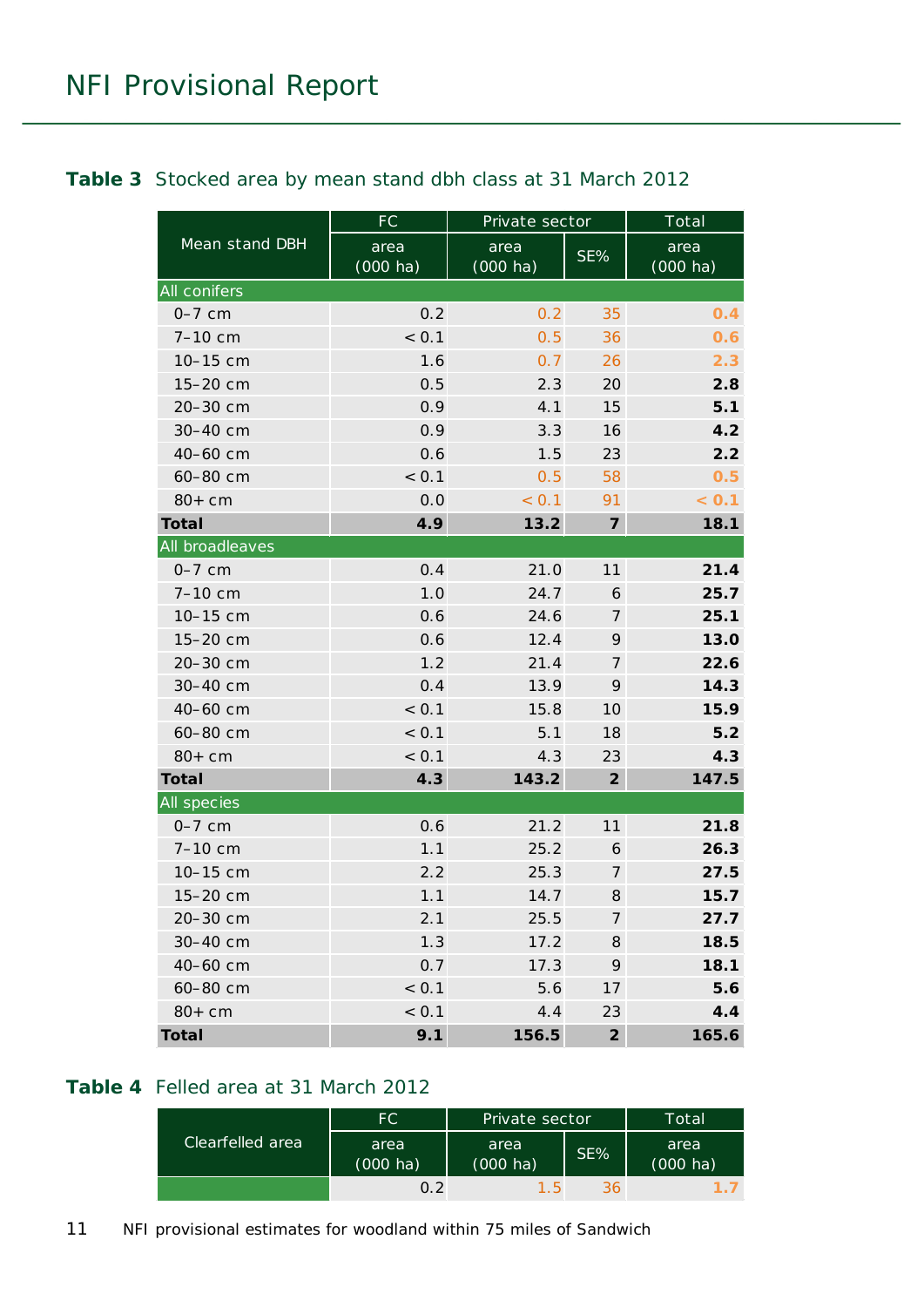### <span id="page-11-0"></span>Standing volume at 31 March 2012

<span id="page-11-1"></span>**Figure 4** Principal tree species composition by standing volume at 31 March 2012

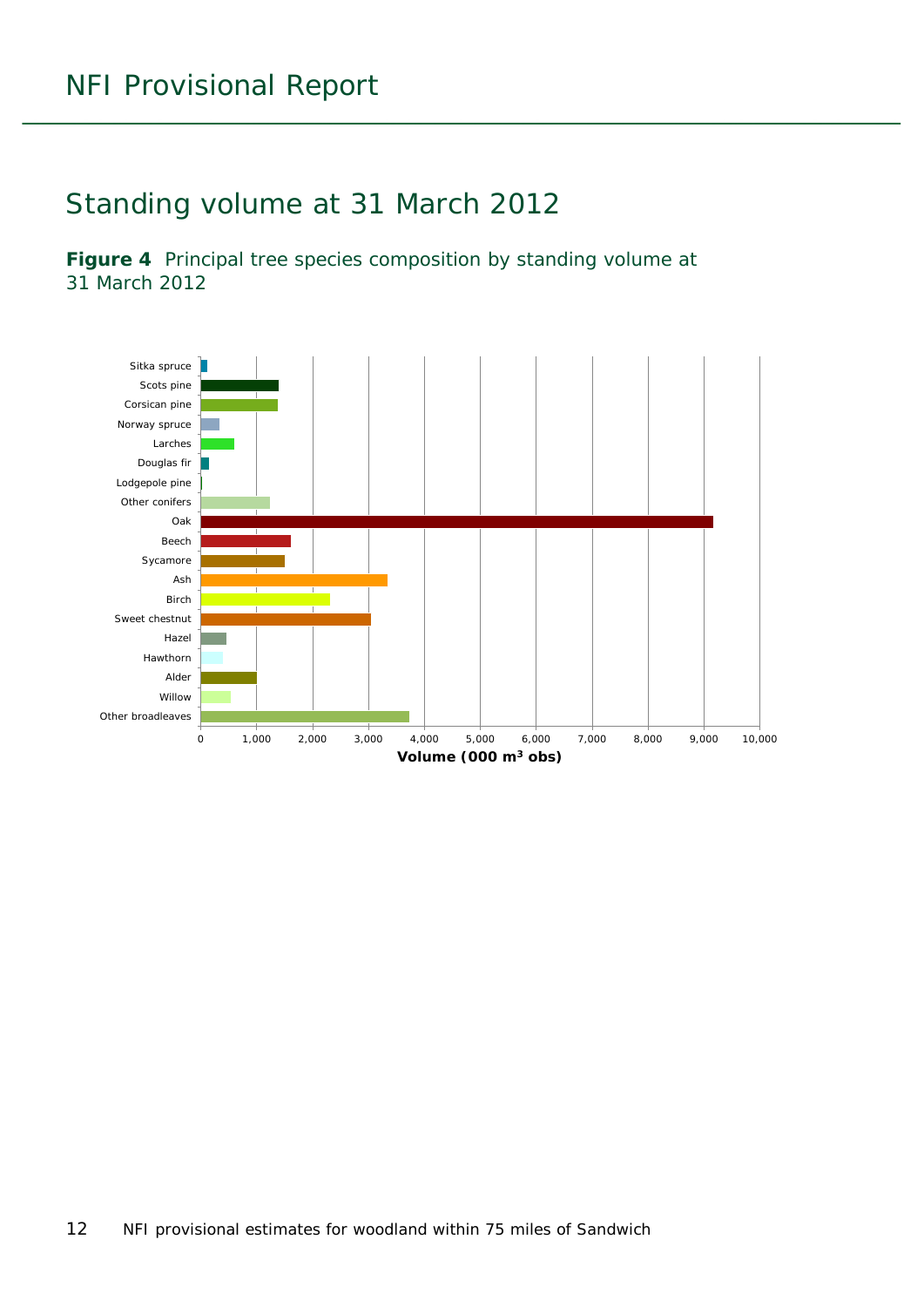

<span id="page-12-0"></span>**Figure 5** Principal conifer tree species composition by standing volume at 31 March 2012

<span id="page-12-1"></span>**Figure 6** Principal broadleaved tree species composition by standing volume at 31 March 2012

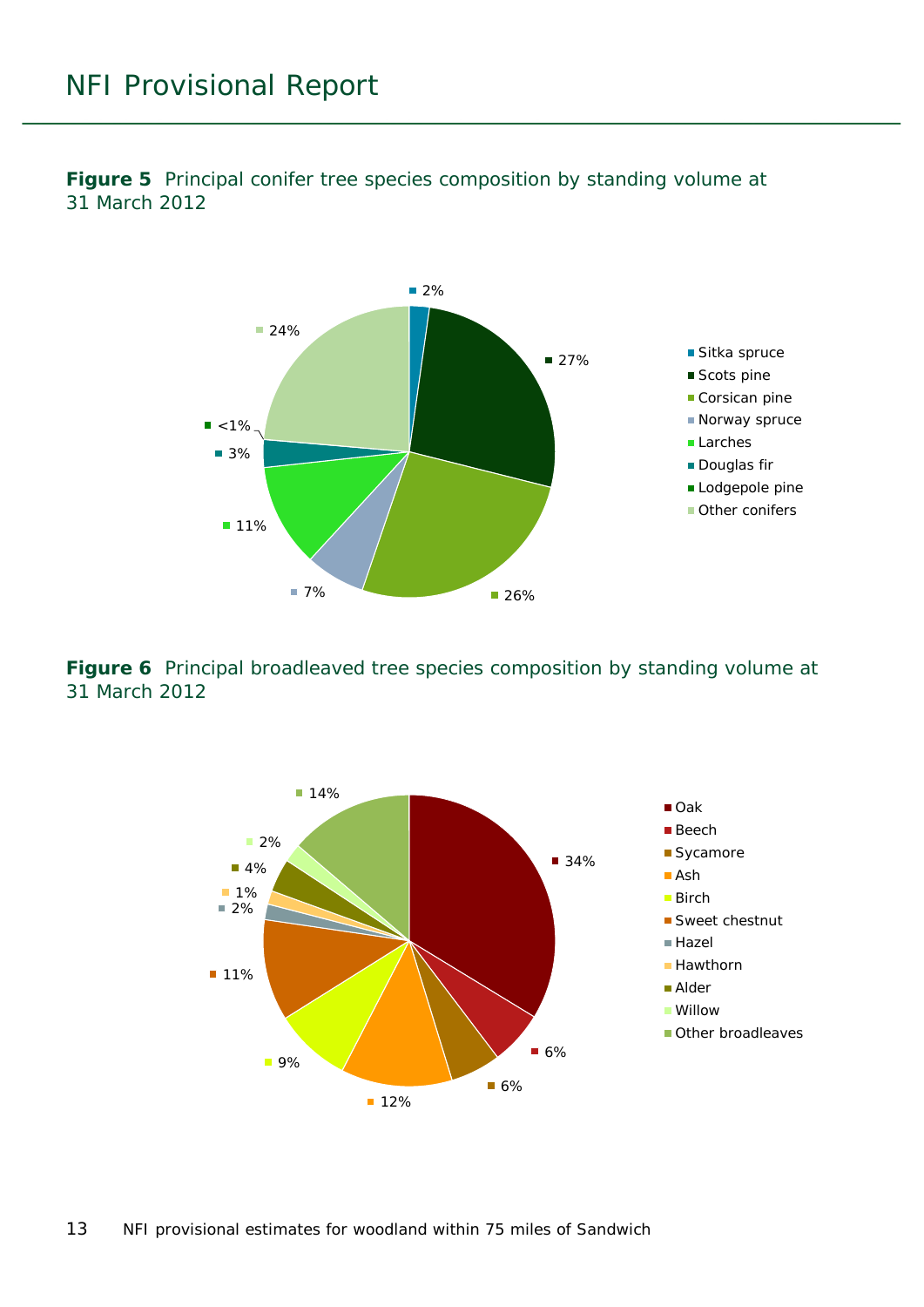#### <span id="page-13-0"></span>**Table 5** Standing volume by principal tree species at 31 March 2012

|                        | FC                                            | Private sector                                |                          | Total                                     |
|------------------------|-----------------------------------------------|-----------------------------------------------|--------------------------|-------------------------------------------|
| Principal species      | volume<br>$(000 \; \text{m}^3 \; \text{obs})$ | volume<br>$(000 \; \text{m}^3 \; \text{obs})$ | SE%                      | volume<br>$(000 \text{ m}^3 \text{ obs})$ |
| Conifers               |                                               |                                               |                          |                                           |
| Sitka spruce           | $<$ 1                                         | 117                                           | 54                       | 117                                       |
| Scots pine             | 189                                           | 1,215                                         | 14                       | 1,404                                     |
| Corsican pine          | 502                                           | 880                                           | 23                       | 1,383                                     |
| Norway spruce          | 64                                            | 284                                           | 26                       | 348                                       |
| Larches                | 29                                            | 572                                           | 23                       | 601                                       |
| Douglas fir            | 68                                            | 94                                            | 44                       | 163                                       |
| Lodgepole pine         | < 1                                           | $\Omega$                                      | $\overline{\phantom{a}}$ | < 1                                       |
| Other conifers         | 112                                           | 1,131                                         | 23                       | 1,243                                     |
| <b>All conifers</b>    | 966                                           | 4,255                                         | 9                        | 5,221                                     |
| <b>Broadleaves</b>     |                                               |                                               |                          |                                           |
| Oak                    | 107                                           | 9,065                                         | 8                        | 9,173                                     |
| <b>Beech</b>           | 194                                           | 1,434                                         | 18                       | 1,627                                     |
| Sycamore               | 11                                            | 1,503                                         | 20                       | 1,514                                     |
| Ash                    | 24                                            | 3,327                                         | 13                       | 3,350                                     |
| <b>Birch</b>           | 66                                            | 2,247                                         | 9                        | 2,313                                     |
| Sweet chestnut         | 10                                            | 3,047                                         | 15                       | 3,058                                     |
| Hazel                  | 3                                             | 469                                           | 16                       | 472                                       |
| Hawthorn               | $\Omega$                                      | 405                                           | 16                       | 405                                       |
| Alder                  | 6                                             | 1,004                                         | 28                       | 1,011                                     |
| Willow                 | $<$ 1                                         | 547                                           | 16                       | 547                                       |
| Other broadleaves      | 81                                            | 3,654                                         | 13                       | 3,735                                     |
| <b>All broadleaves</b> | 502                                           | 26,647                                        | $\boldsymbol{4}$         | 27,149                                    |
| All species            |                                               |                                               |                          |                                           |
| <b>All species</b>     | 1,468                                         | 30,917                                        | $\boldsymbol{4}$         | 32,385                                    |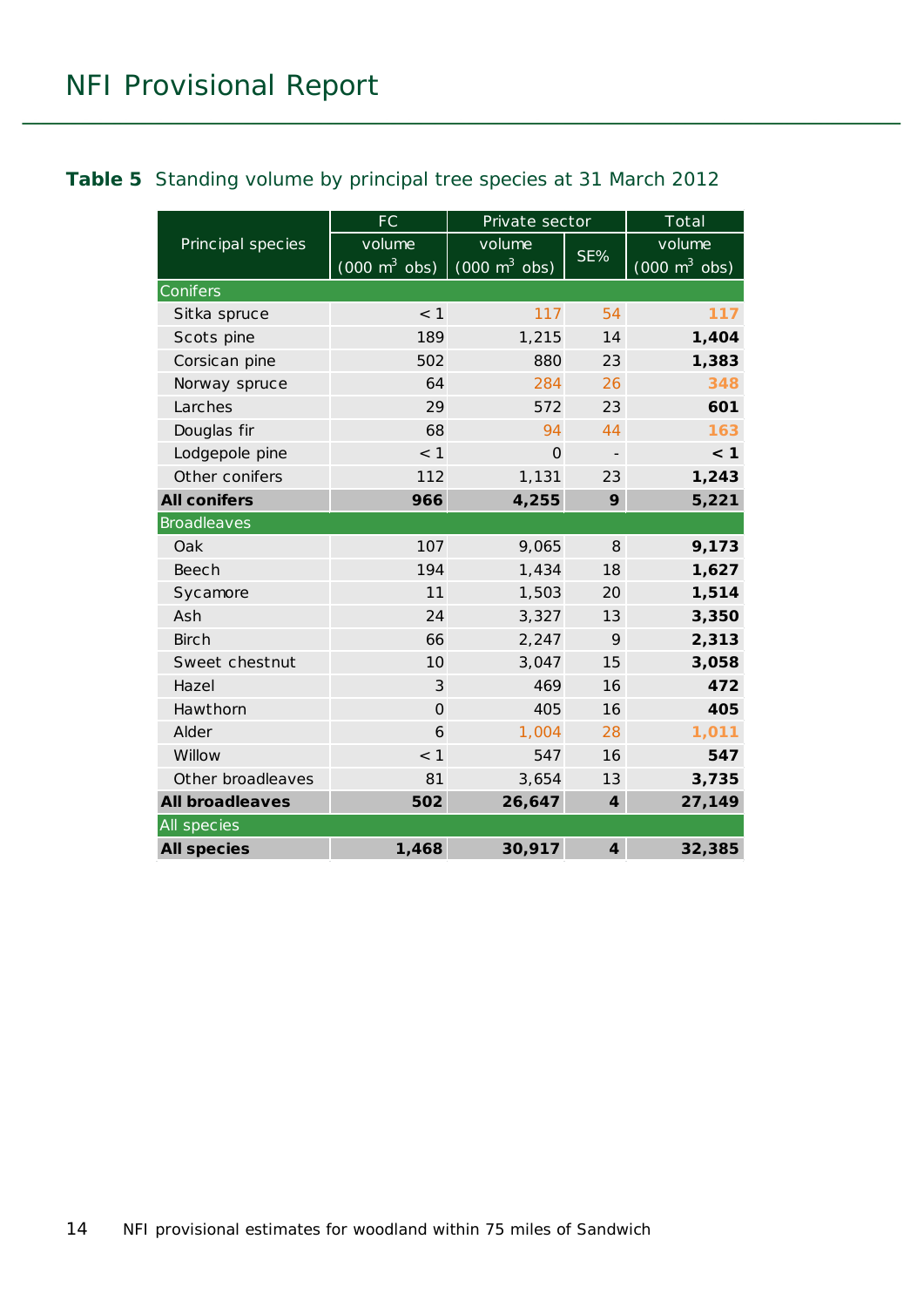#### <span id="page-14-0"></span>**Table 6** Standing volume by age class at 31 March 2012

|                     | FC                              | Private sector                  |                          | Total                           |
|---------------------|---------------------------------|---------------------------------|--------------------------|---------------------------------|
| Age class           | volume                          | volume                          |                          | volume                          |
|                     | $(000 \text{ m}^3 \text{ obs})$ | $(000 \text{ m}^3 \text{ obs})$ | SE%                      | $(000 \text{ m}^3 \text{ obs})$ |
| <b>All conifers</b> |                                 |                                 |                          |                                 |
| 0-10 years          | < 1                             | $\Omega$                        | $\overline{\phantom{m}}$ | < 1                             |
| $11-20$ years       | 58                              | 5                               | 66                       | 63                              |
| $21-40$ years       | 265                             | 1,308                           | 17                       | 1,573                           |
| $41-60$ years       | 499                             | 2,124                           | 13                       | 2,623                           |
| $61-80$ years       | 109                             | 672                             | 34                       | 781                             |
| 81-100 years        | 34                              | 30                              | 56                       | 64                              |
| $100+$ years        | 1                               | 115                             | 67                       | 117                             |
| <b>Total</b>        | 966                             | 4,255                           | 9                        | 5,221                           |
| All broadleaves     |                                 |                                 |                          |                                 |
| 0-10 years          | $<$ 1                           | 6                               | 37                       | 6                               |
| $11-20$ years       | 8                               | 467                             | 14                       | 475                             |
| $21-40$ years       | 32                              | 5,746                           | $\overline{7}$           | 5,778                           |
| $41-60$ years       | 207                             | 5,593                           | 8                        | 5,800                           |
| $61-80$ years       | 153                             | 6,525                           | 10                       | 6,678                           |
| 81-100 years        | 38                              | 5,824                           | 12                       | 5,862                           |
| $100+$ years        | 65                              | 2,486                           | 19                       | 2,551                           |
| <b>Total</b>        | 502                             | 26,647                          | $\boldsymbol{4}$         | 27,149                          |
| <b>All species</b>  |                                 |                                 |                          |                                 |
| 0-10 years          | $<$ 1                           | 6                               | 37                       | 6                               |
| $11-20$ years       | 66                              | 472                             | 14                       | 537                             |
| $21-40$ years       | 297                             | 7,057                           | 7                        | 7,354                           |
| $41-60$ years       | 706                             | 7,725                           | $\overline{7}$           | 8,431                           |
| 61-80 years         | 262                             | 7,200                           | 10                       | 7,462                           |
| 81-100 years        | 71                              | 5,854                           | 11                       | 5,926                           |
| $100+$ years        | 67                              | 2,602                           | 18                       | 2,669                           |
| <b>Total</b>        | 1,468                           | 30,917                          | $\boldsymbol{4}$         | 32,385                          |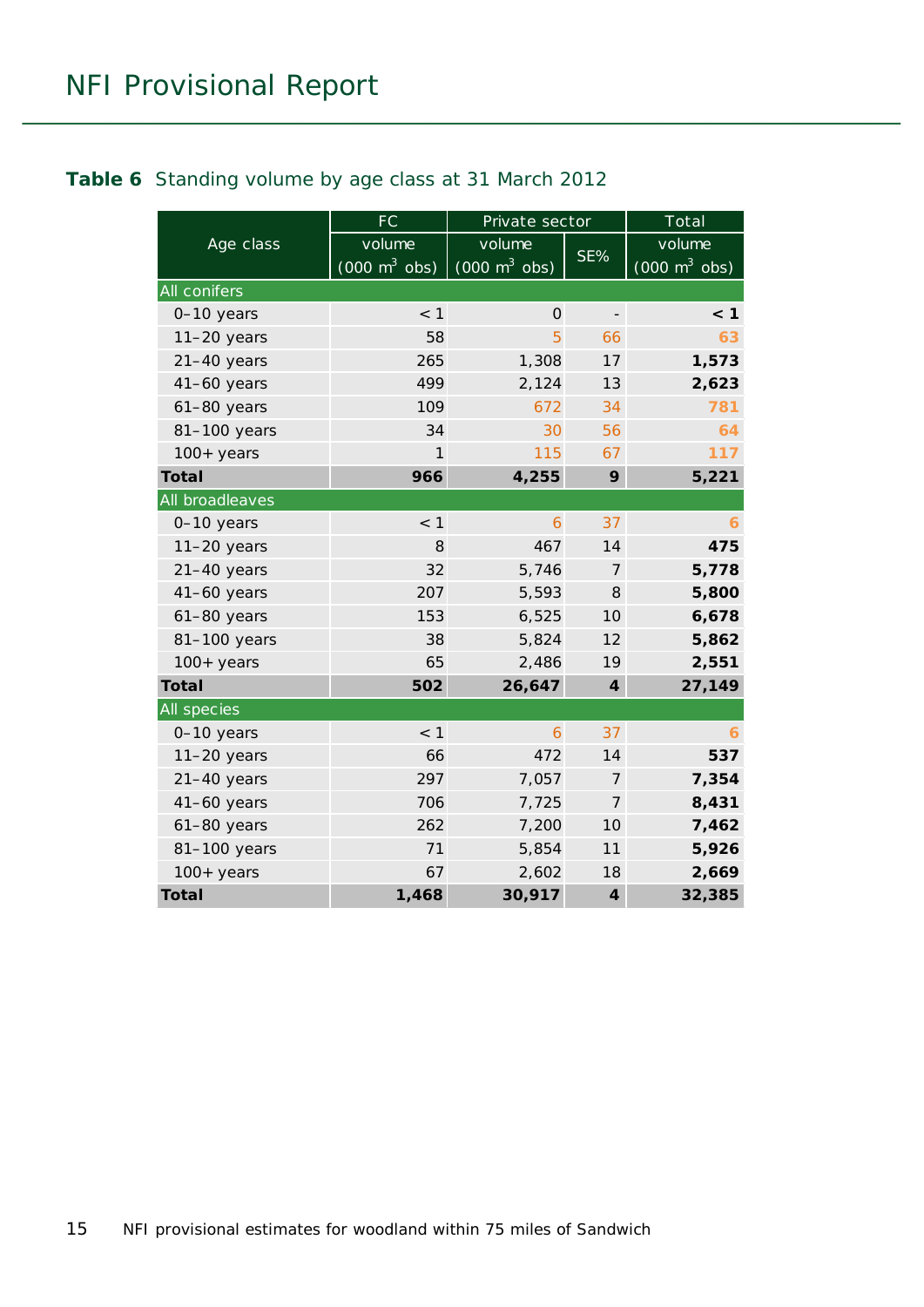<span id="page-15-0"></span>

|                 | FC                              | Private sector                  |                            | Total                           |
|-----------------|---------------------------------|---------------------------------|----------------------------|---------------------------------|
| Mean stand DBH  | volume                          | volume                          |                            | volume                          |
|                 | $(000 \text{ m}^3 \text{ obs})$ | $(000 \text{ m}^3 \text{ obs})$ | SE%                        | $(000 \text{ m}^3 \text{ obs})$ |
| All conifers    |                                 |                                 |                            |                                 |
| $0-7$ cm        | $<$ 1                           | < 1                             | 74                         | $\leq 1$                        |
| 7-10 cm         | 2                               | 16                              | 53                         | 18                              |
| 10-15 cm        | 165                             | 77                              | 26                         | 242                             |
| 15-20 cm        | 86                              | 538                             | 21                         | 623                             |
| 20-30 cm        | 221                             | 1,394                           | 19                         | 1,615                           |
| 30-40 cm        | 267                             | 1,182                           | 17                         | 1,449                           |
| 40-60 cm        | 212                             | 733                             | 23                         | 945                             |
| 60-80 cm        | 13                              | 236                             | 53                         | 249                             |
| $80+cm$         | < 1                             | 78                              | 81                         | 79                              |
| <b>Total</b>    | 966                             | 4,255                           | 9                          | 5,221                           |
| All broadleaves |                                 |                                 |                            |                                 |
| $0-7$ cm        | $\overline{2}$                  | 91                              | 18                         | 93                              |
| 7-10 cm         | 25                              | 1,049                           | 8                          | 1,074                           |
| 10-15 cm        | 78                              | 2,908                           | 8                          | 2,986                           |
| 15-20 cm        | 87                              | 2,545                           | 12                         | 2,632                           |
| 20-30 cm        | 202                             | 5,107                           | 8                          | 5,309                           |
| 30-40 cm        | 85                              | 3,866                           | 11                         | 3,950                           |
| 40-60 cm        | 19                              | 5,703                           | 11                         | 5,722                           |
| 60-80 cm        | 3                               | 2,343                           | 16                         | 2,346                           |
| $80+cm$         | $<$ 1                           | 3,036                           | 21                         | 3,036                           |
| <b>Total</b>    | 502                             | 26,647                          | $\boldsymbol{4}$           | 27,149                          |
| All species     |                                 |                                 |                            |                                 |
| $0-7$ cm        | $\overline{2}$                  | 91                              | 18                         | 93                              |
| 7-10 cm         | 28                              | 1,065                           | 8                          | 1,093                           |
| 10-15 cm        | 243                             | 2,985                           | $\boldsymbol{\mathcal{S}}$ | 3,229                           |
| 15-20 cm        | 173                             | 3,084                           | 10                         | 3,257                           |
| 20-30 cm        | 423                             | 6,507                           | 8                          | 6,930                           |
| 30-40 cm        | 351                             | 5,050                           | 9                          | 5,401                           |
| 40-60 cm        | 231                             | 6,439                           | 10                         | 6,670                           |
| 60-80 cm        | 16                              | 2,581                           | 15                         | 2,597                           |
| $80+cm$         | < 1                             | 3,115                           | 20                         | 3,115                           |
| <b>Total</b>    | 1,468                           | 30,917                          | $\boldsymbol{4}$           | 32,385                          |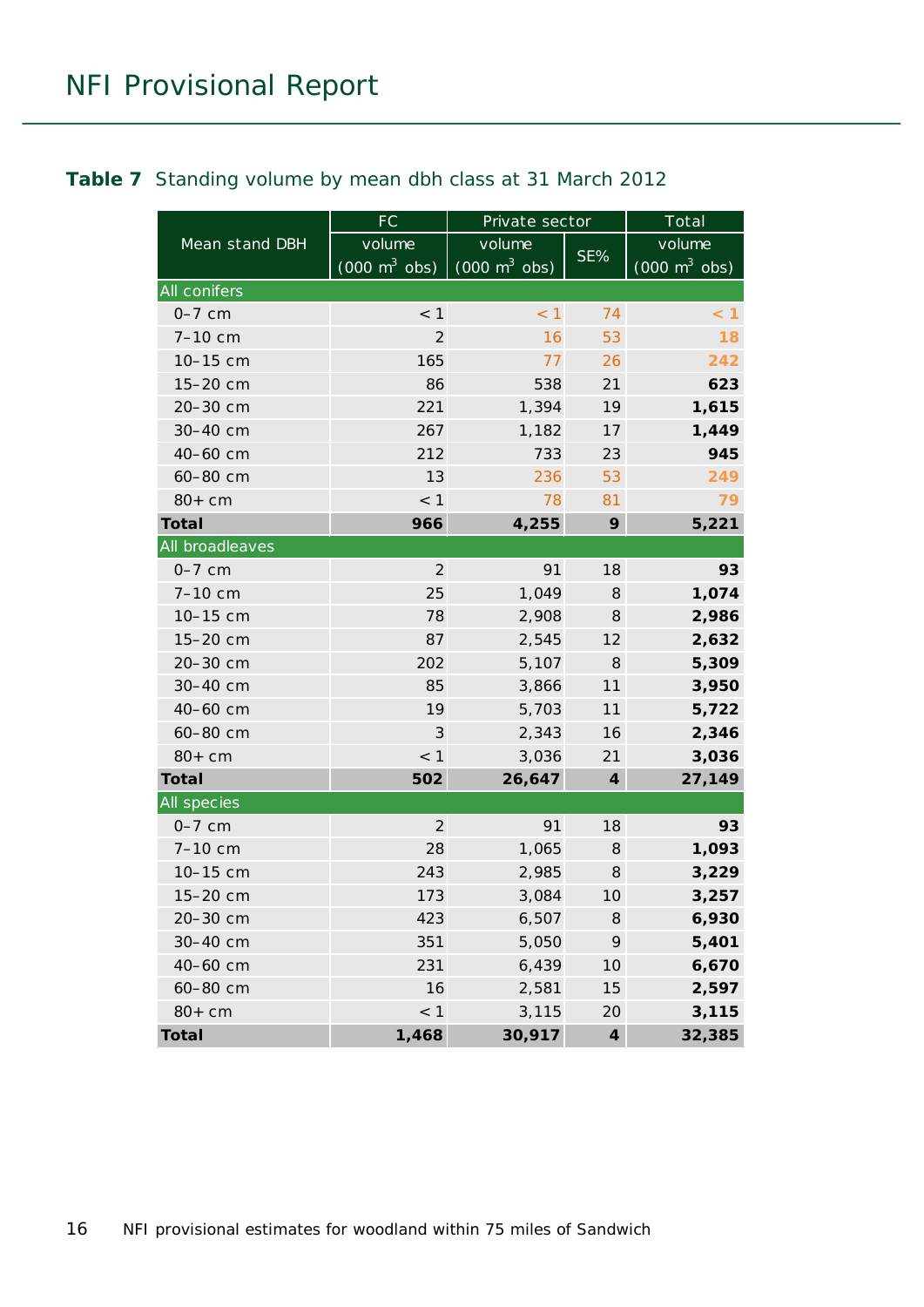### <span id="page-16-0"></span>Above ground biomass at 31 March 2012

<span id="page-16-1"></span>Figure 7 Principal tree species composition by above ground biomass at 31 March 2012

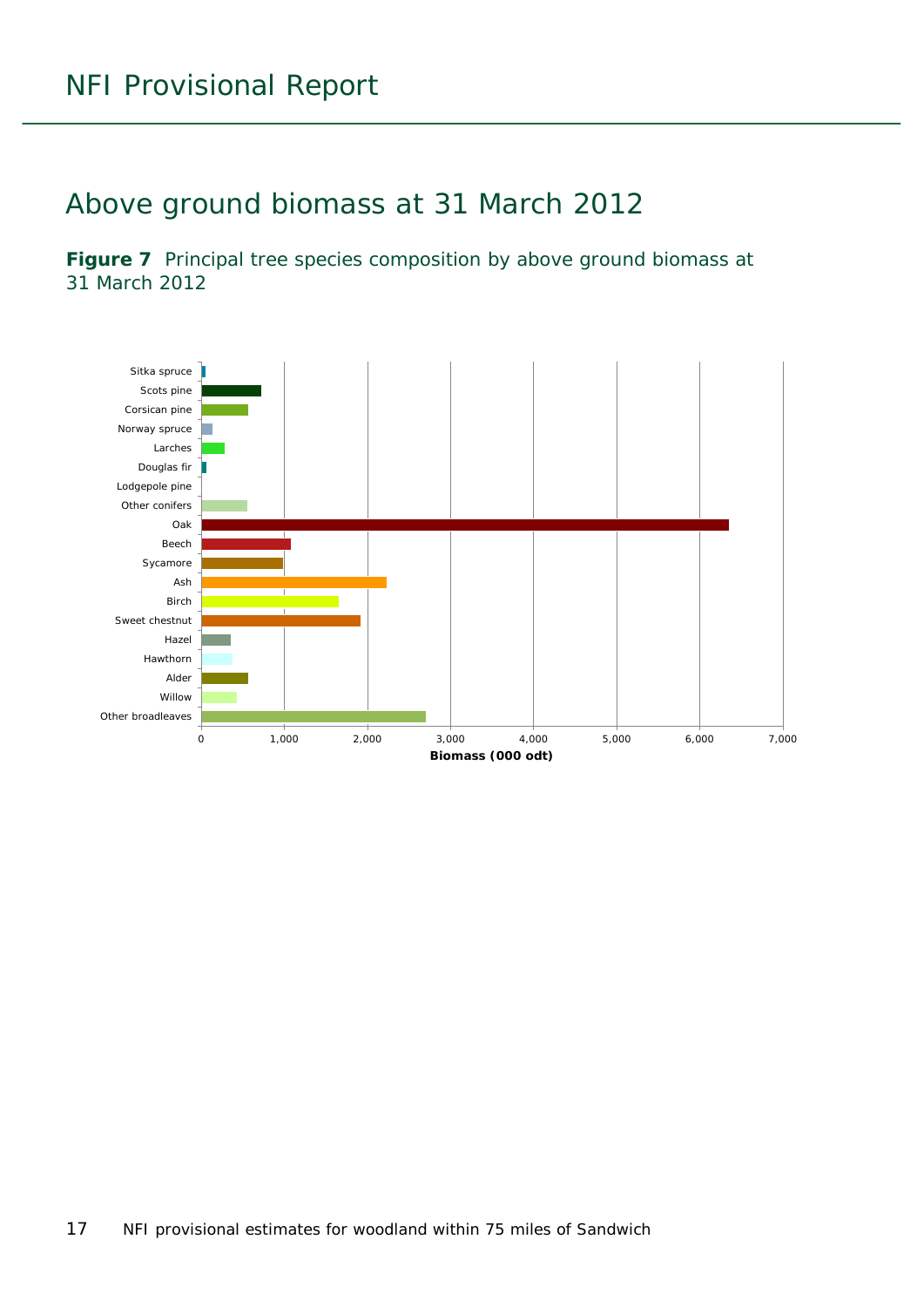<span id="page-17-0"></span>**Figure 8** Principal conifer tree species composition by above ground biomass at 31 March 2012



<span id="page-17-1"></span>**Figure 9** Principal broadleaved tree species composition by above ground biomass at 31 March 2012

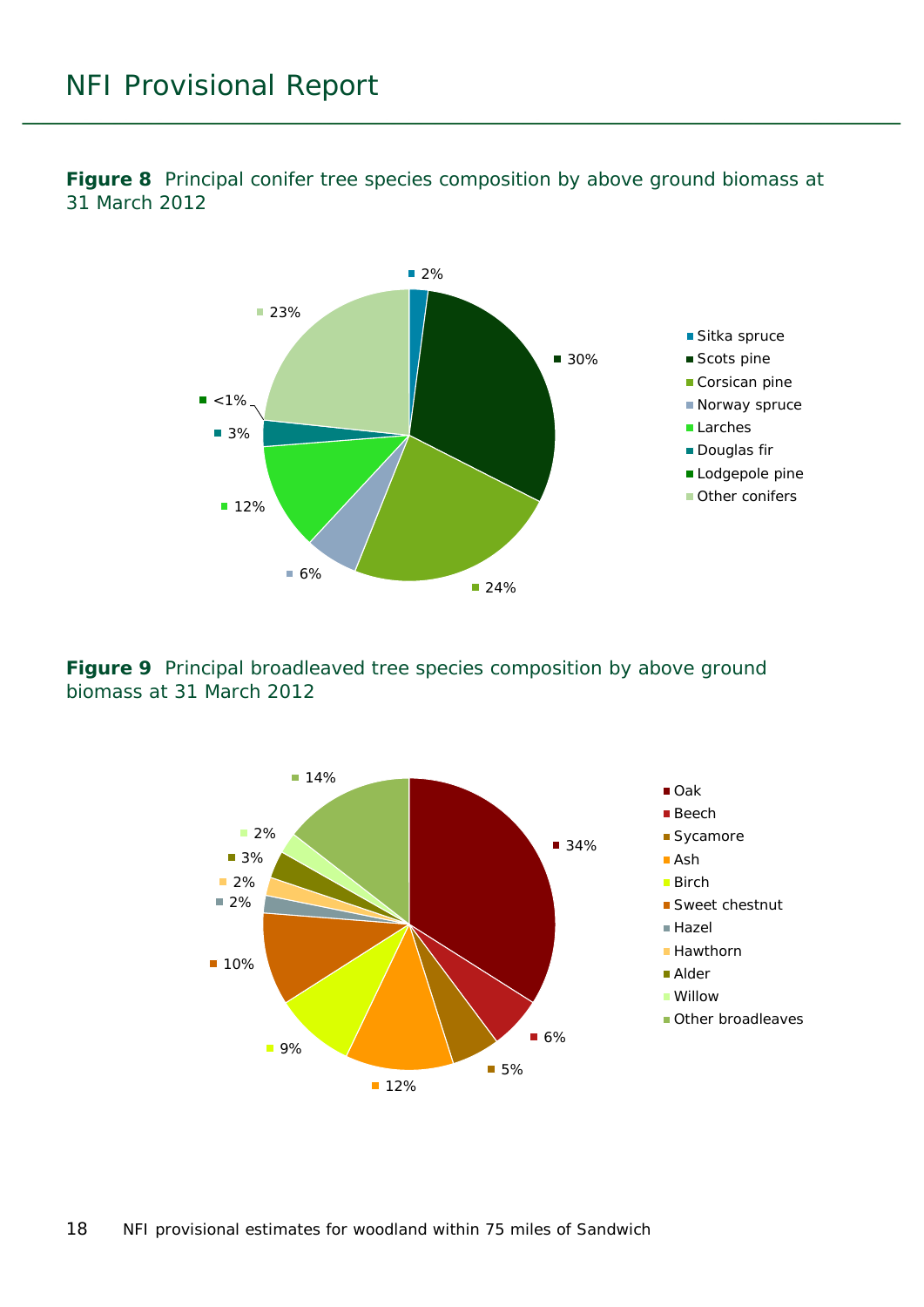<span id="page-18-0"></span>**Table 8** Biomass stock (above ground) by principal tree species as at 31 March 2012

|                        | FC                     | Private sector         |                   | Total                  |  |  |
|------------------------|------------------------|------------------------|-------------------|------------------------|--|--|
| Principal species      | biomass<br>$(000$ odt) | biomass<br>$(000$ odt) | SE%               | biomass<br>$(000$ odt) |  |  |
| Conifers               |                        |                        |                   |                        |  |  |
| Sitka spruce           | $<$ 1                  | 50                     | 54                | 50                     |  |  |
| Scots pine             | 54                     | 677                    | 14                | 731                    |  |  |
| Corsican pine          | 135                    | 431                    | 23                | 566                    |  |  |
| Norway spruce          | 14                     | 126                    | 26                | 141                    |  |  |
| Larches                | $\overline{7}$         | 278                    | 23                | 285                    |  |  |
| Douglas fir            | 20                     | 51                     | 43                | 71                     |  |  |
| Lodgepole pine         | $<$ 1                  | $\Omega$               | $\qquad \qquad -$ | < 1                    |  |  |
| Other conifers         | 25                     | 535                    | 22                | 561                    |  |  |
| <b>All conifers</b>    | 256                    | 2,130                  | 8                 | 2,386                  |  |  |
| <b>Broadleaves</b>     |                        |                        |                   |                        |  |  |
| Oak                    | 40                     | 6,316                  | 8                 | 6,356                  |  |  |
| Beech                  | 70                     | 1,015                  | 17                | 1,085                  |  |  |
| Sycamore               | $\overline{4}$         | 989                    | 19                | 993                    |  |  |
| Ash                    | 9                      | 2,227                  | 13                | 2,236                  |  |  |
| <b>Birch</b>           | 27                     | 1,635                  | 9                 | 1,662                  |  |  |
| Sweet chestnut         | $\overline{4}$         | 1,918                  | 14                | 1,922                  |  |  |
| Hazel                  | < 1                    | 362                    | 15                | 363                    |  |  |
| Hawthorn               | $\mathbf{O}$           | 377                    | 16                | 377                    |  |  |
| Alder                  | $\overline{2}$         | 566                    | 27                | 568                    |  |  |
| Willow                 | < 1                    | 431                    | 16                | 431                    |  |  |
| Other broadleaves      | 29                     | 2,675                  | 12                | 2,704                  |  |  |
| <b>All broadleaves</b> | 185                    | 18,474                 | $\boldsymbol{4}$  | 18,659                 |  |  |
| All species            |                        |                        |                   |                        |  |  |
| <b>All species</b>     | 441                    | 20,612                 | $\boldsymbol{4}$  | 21,052                 |  |  |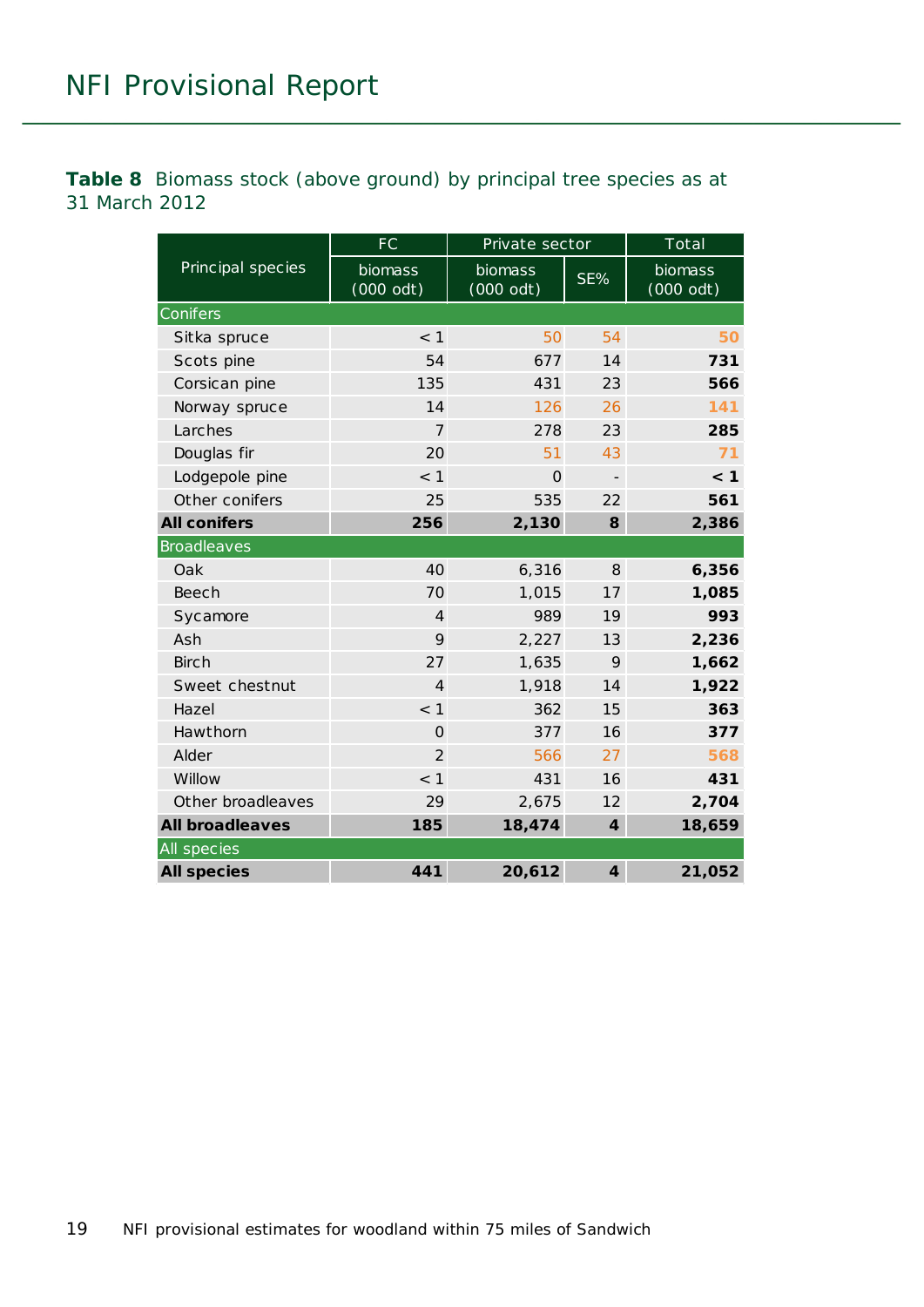### <span id="page-19-0"></span>25-year forecast of availability

Refer to the NFI report *50-year forecast of softwood timber availability* (2014) for a description of the underlying methodology and interpretation of the softwood forecast, and also for the England and GB context.

Refer to the NFI report *50-year forecast of hardwood timber availability* (2014) for a description of the underlying methodology and interpretation of the hardwood forecast, and also for the England and GB context.

In **Tables 9 – 11** and **Figures 10 – 13** the estimates for the Forestry Commission are based on harvesting regimes derived from their felling and thinning plans as of 31 March 2012.

For the Private sector, information for **Tables 9 – 11** and **Figures 10 – 13** is based on a scenario which assumes felling at age of maximum mean annual increment with moderate wind risk measures for conifers and broadleaves.

Restocking assumptions for conifer stands clearfelled during the forecast period have been implemented that provide for:

- a 10% reduction in the area of conifers on the subsequent rotation
- restocking of currently clearfelled land
- a change in the composition of conifer species on restocking

Restocking assumptions for broadleaved stands clearfelled during the forecast period have been included that provide for:

- No reduction in stocked area.
- Like for like species choices are used for broadleaves.
- That 50% of the land associated with the reduction in conifer stocked area arising from the assumption above is stocked with broadleaves.

A full description of the restocking assumptions is to be found in **Table D3** of the *50 year forecast of softwood timber availability* (2014). The same restocking assumptions have been applied to both the FC and Private sector forecasts.

Woodland that is classed as currently clearfelled will be restocked according to the restock prescription.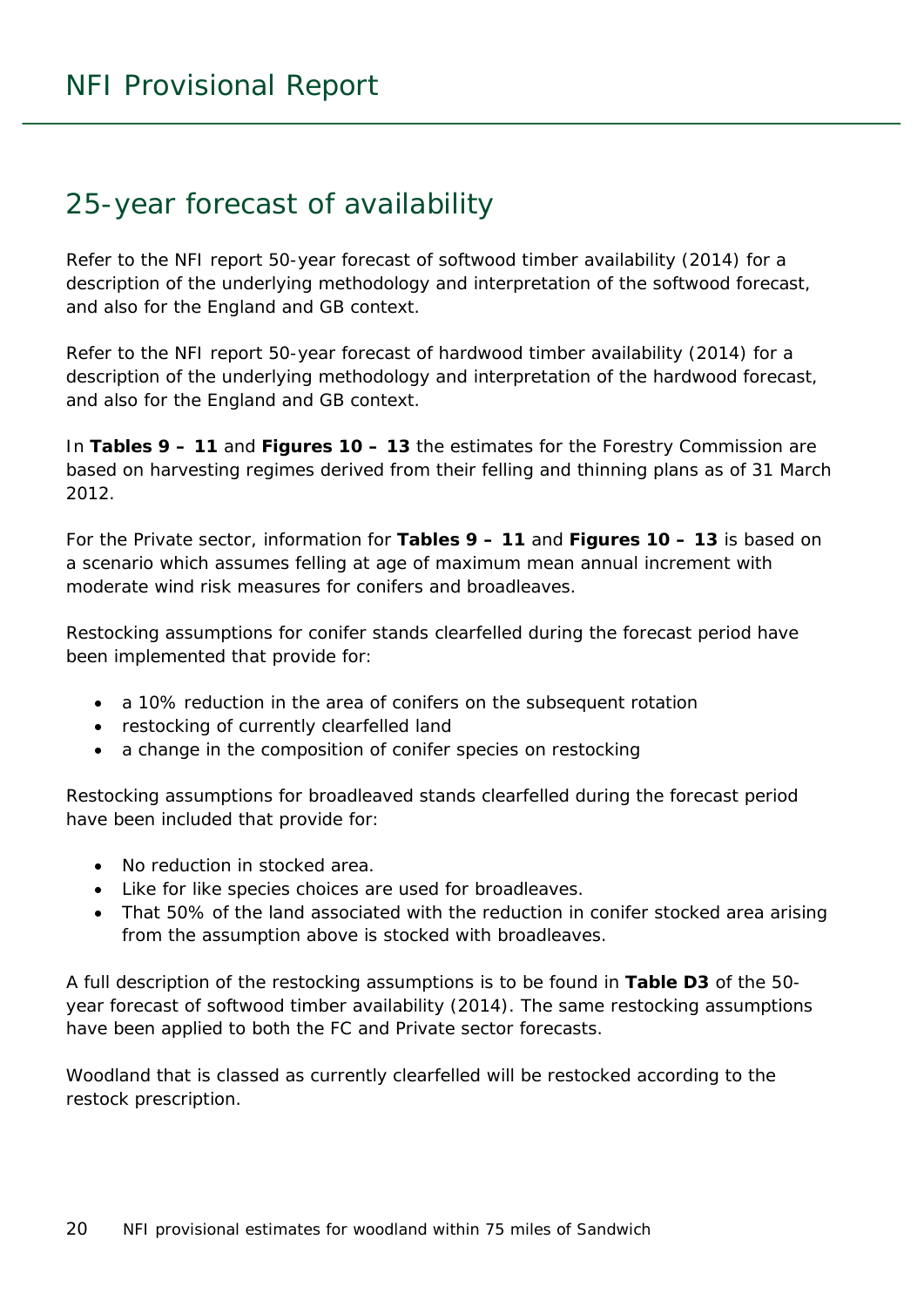#### 25-year forecast of timber availability

**Table 9** 25-year forecast of timber availability by time period and principal species; average annual volumes within period

<span id="page-20-0"></span>

|                                   |                                     | $2017 - 21$    |                          |                                     |                                     | $2022 - 26$    |                          |                                     | $2027 - 31$                         |                |                |                                     |  |
|-----------------------------------|-------------------------------------|----------------|--------------------------|-------------------------------------|-------------------------------------|----------------|--------------------------|-------------------------------------|-------------------------------------|----------------|----------------|-------------------------------------|--|
| Principal species                 | FC.                                 | Private sector |                          | Total                               | FC.                                 | Private sector |                          | Total                               | FC.                                 | Private sector |                | Total                               |  |
|                                   | volume                              |                | SE%                      | volume                              | volume                              |                | SE%                      | volume                              | volume                              |                | SE%            | volume                              |  |
|                                   | $(000 \; \text{m}^3 \; \text{obs})$ |                |                          | $(000 \; \text{m}^3 \; \text{obs})$ | $(000 \; \text{m}^3 \; \text{obs})$ |                |                          | $(000 \; \text{m}^3 \; \text{obs})$ | $(000 \; \text{m}^3 \; \text{obs})$ |                |                | $(000 \; \text{m}^3 \; \text{obs})$ |  |
|                                   |                                     |                |                          |                                     |                                     |                |                          |                                     |                                     |                |                |                                     |  |
| <b>All conifers</b>               | 59                                  | 194            | 12                       | 253                                 | 45                                  | 215            | 15                       | 260                                 | 46                                  | 194            | 16             | 240                                 |  |
| Sitka spruce                      | < 1                                 | 6              | 54                       | 6                                   | < 1                                 | 19             | 73                       | 19                                  | < 1                                 | < 1            | 80             | < 1                                 |  |
| Scots pine                        | 15                                  | 36             | 16                       | 51                                  | 9                                   | 74             | 24                       | 83                                  | 5                                   | 59             | 25             | 64                                  |  |
| Corsican pine                     | 29                                  | 47             | 27                       | 77                                  | 26                                  | 52             | 44                       | 78                                  | 28                                  | 44             | 50             | 71                                  |  |
| Norway spruce                     | 3                                   | 10             | 25                       | 13                                  | 2                                   | 9              | 27                       | 11                                  | $\overline{4}$                      | 26             | 48             | 29                                  |  |
| Larches                           | $\mathbf{1}$                        | 39             | 33                       | 41                                  | $\mathbf{1}$                        | 25             | 36                       | 26                                  | $\overline{2}$                      | 14             | 31             | 16                                  |  |
| Douglas fir                       | $\overline{4}$                      | $\overline{7}$ | 56                       | 10                                  | 3                                   | 3              | 52                       | 6                                   | $\overline{4}$                      | 3              | 52             |                                     |  |
| Lodgepole pine                    | < 1                                 | $\mathbf{O}$   | $\overline{\phantom{a}}$ | < 1                                 | < 1                                 | $\mathbf 0$    | $\overline{\phantom{a}}$ | < 1                                 | $<$ 1                               | $\mathbf{O}$   | $\overline{a}$ | < 1                                 |  |
| Other conifers                    | 6                                   | 54             | 30                       | 60                                  | $\overline{4}$                      | 36             | 26                       | 39                                  | $\overline{4}$                      | 49             | 26             | 53                                  |  |
| <b>All broadleaves</b>            | 11                                  | 1,161          | 6                        | 1,172                               | < 1                                 | 812            | 6                        | 813                                 | 11                                  | 732            | 8              | 743                                 |  |
| Oak                               | $\overline{2}$                      | 91             | 30                       | 93                                  | < 1                                 | 108            | 19                       | 108                                 | 2                                   | 200            | 22             | 202                                 |  |
| Beech                             | $\overline{7}$                      | 19             | 19                       | 26                                  | < 1                                 | 47             | 28                       | 48                                  | $7\overline{ }$                     | 66             | 38             | 73                                  |  |
| Sycamore                          | < 1                                 | 136            | 21                       | 136                                 | < 1                                 | 54             | 22                       | 54                                  | < 1                                 | 39             | 31             | 40                                  |  |
| Ash                               | < 1                                 | 299            | 14                       | 299                                 | < 1                                 | 124            | 18                       | 124                                 | $<$ 1                               | 60             | 23             | 60                                  |  |
| <b>Birch</b>                      | < 1                                 | 219            | 11                       | 219                                 | < 1                                 | 137            | 14                       | 137                                 | < 1                                 | 100            | 18             | 101                                 |  |
| Sweet chestnut                    | < 1                                 | 78             | 16                       | 78                                  | < 1                                 | 77             | 13                       | 77                                  | $<$ 1                               | 65             | 12             | 66                                  |  |
| Hazel                             | < 1                                 | 27             | 18                       | 27                                  | < 1                                 | 55             | 25                       | 55                                  | < 1                                 | 25             | 15             | 25                                  |  |
| Hawthorn                          | $\mathsf{O}$                        | 15             | 16                       | 15                                  | $\mathbf{O}$                        | 15             | 15                       | 15                                  | $\mathbf 0$                         | 15             | 15             | 15                                  |  |
| Alder                             | < 1                                 | 89             | 30                       | 89                                  | < 1                                 | 34             | 29                       | 34                                  | < 1                                 | 12             | 46             | 12                                  |  |
| Willow                            | $\mathsf{O}$                        | 21             | 23                       | 21                                  | $\Omega$                            | 18             | 15                       | 18                                  | $\mathbf 0$                         | 28             | 20             | 28                                  |  |
| Other broadleaves                 | $<$ 1                               | 165            | 15                       | 166                                 | $<$ 1                               | 144            | 19                       | 144                                 | $<$ 1                               | 117            | 13             | 118                                 |  |
| 69<br>1,356<br><b>All species</b> |                                     | 5              | 1,426                    | 46                                  | 1,028                               | 6              | 1,074                    | 57                                  | 927                                 | $\overline{7}$ | 984            |                                     |  |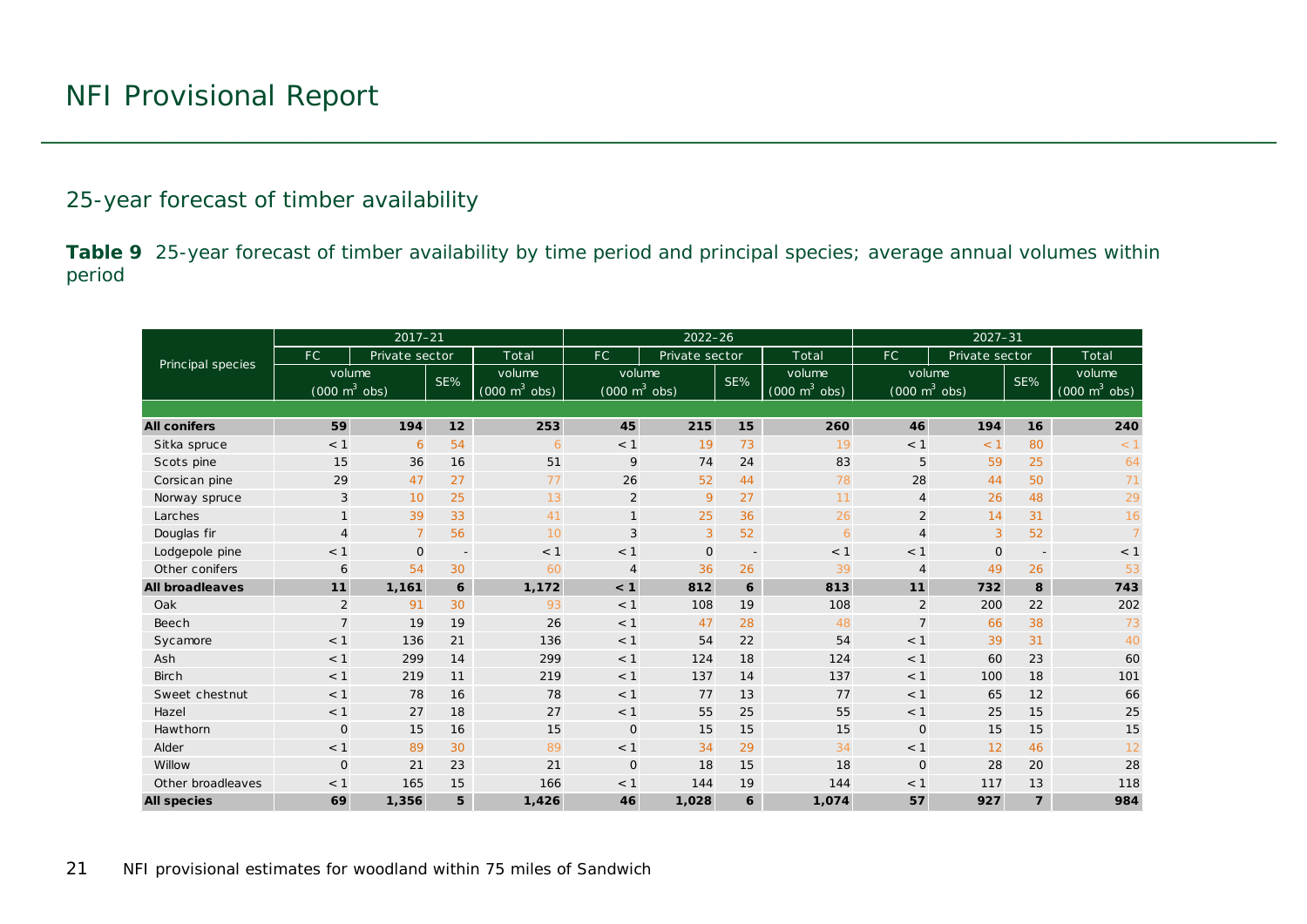**Table 9 (cont'd)** 25-year forecast of timber availability by time period and principal species; average annual volumes within period

|                        |                                               | $2032 - 36$    |                          |                                           | $2037 - 41$                               |                |                |                                           |  |  |  |
|------------------------|-----------------------------------------------|----------------|--------------------------|-------------------------------------------|-------------------------------------------|----------------|----------------|-------------------------------------------|--|--|--|
|                        | FC                                            | Private sector |                          | Total                                     | FC.                                       | Private sector |                | Total                                     |  |  |  |
| Principal species      | volume<br>$(000 \; \text{m}^3 \; \text{obs})$ |                | SE%                      | volume<br>$(000 \text{ m}^3 \text{ obs})$ | volume<br>$(000 \text{ m}^3 \text{ obs})$ |                | SE%            | volume<br>$(000 \text{ m}^3 \text{ obs})$ |  |  |  |
|                        |                                               |                |                          |                                           |                                           |                |                |                                           |  |  |  |
| <b>All conifers</b>    | 52                                            | 201            | 23                       | 253                                       | 51                                        | 222            | 18             | 272                                       |  |  |  |
| Sitka spruce           | < 1                                           | 5              | 32                       | 5                                         | < 1                                       | 5              | 32             | 5                                         |  |  |  |
| Scots pine             | 8                                             | 60             | 27                       | 68                                        | $\overline{7}$                            | 105            | 29             | 112                                       |  |  |  |
| Corsican pine          | 31                                            | 50             | 70                       | 81                                        | 32                                        | 26             | 68             | 58                                        |  |  |  |
| Norway spruce          | 3                                             | 14             | 50                       | 17                                        | 2                                         | 19             | 43             | 22                                        |  |  |  |
| Larches                | $\mathbf{1}$                                  | 14             | 32                       | 15                                        | $\mathbf{1}$                              | 17             | 53             | 18                                        |  |  |  |
| Douglas fir            | $\overline{4}$                                | 3              | 37                       | 8                                         | $\overline{4}$                            | 6              | 31             | 10                                        |  |  |  |
| Lodgepole pine         | < 1                                           | $\mathbf 0$    | $\overline{\phantom{a}}$ | < 1                                       | < 1                                       | < 1            | 36             | < 1                                       |  |  |  |
| Other conifers         | 3                                             | 57             | 47                       | 60                                        | 3                                         | 44             | 40             | 47                                        |  |  |  |
| <b>All broadleaves</b> | $\mathbf{1}$                                  | 694            | 8                        | 695                                       | 11                                        | 595            | 6              | 605                                       |  |  |  |
| Oak                    | < 1                                           | 173            | 23                       | 174                                       | $\overline{2}$                            | 110            | 22             | 112                                       |  |  |  |
| Beech                  | < 1                                           | 49             | 45                       | 50                                        | $\overline{7}$                            | 26             | 42             | 33                                        |  |  |  |
| Sycamore               | < 1                                           | 20             | 21                       | 21                                        | < 1                                       | 29             | 24             | 29                                        |  |  |  |
| Ash                    | < 1                                           | 59             | 22                       | 59                                        | < 1                                       | 60             | 21             | 60                                        |  |  |  |
| <b>Birch</b>           | < 1                                           | 85             | 14                       | 85                                        | < 1                                       | 69             | 13             | 69                                        |  |  |  |
| Sweet chestnut         | < 1                                           | 120            | 20                       | 120                                       | < 1                                       | 71             | 12             | 71                                        |  |  |  |
| Hazel                  | < 1                                           | 36             | 21                       | 36                                        | < 1                                       | 36             | 17             | 36                                        |  |  |  |
| Hawthorn               | $\Omega$                                      | 15             | 14                       | 15                                        | $\Omega$                                  | 18             | 14             | 18                                        |  |  |  |
| Alder                  | < 1                                           | 15             | 31                       | 15                                        | < 1                                       | 13             | 30             | 13                                        |  |  |  |
| Willow                 | $\mathbf 0$                                   | 25             | 16                       | 25                                        | $\Omega$                                  | 36             | 26             | 36                                        |  |  |  |
| Other broadleaves      | < 1<br>96                                     |                | 12                       | 96                                        | < 1                                       | 123            | 11             | 124                                       |  |  |  |
| <b>All species</b>     | 53                                            | 896            | 8                        | 948                                       | 61                                        | 817            | $\overline{7}$ | 879                                       |  |  |  |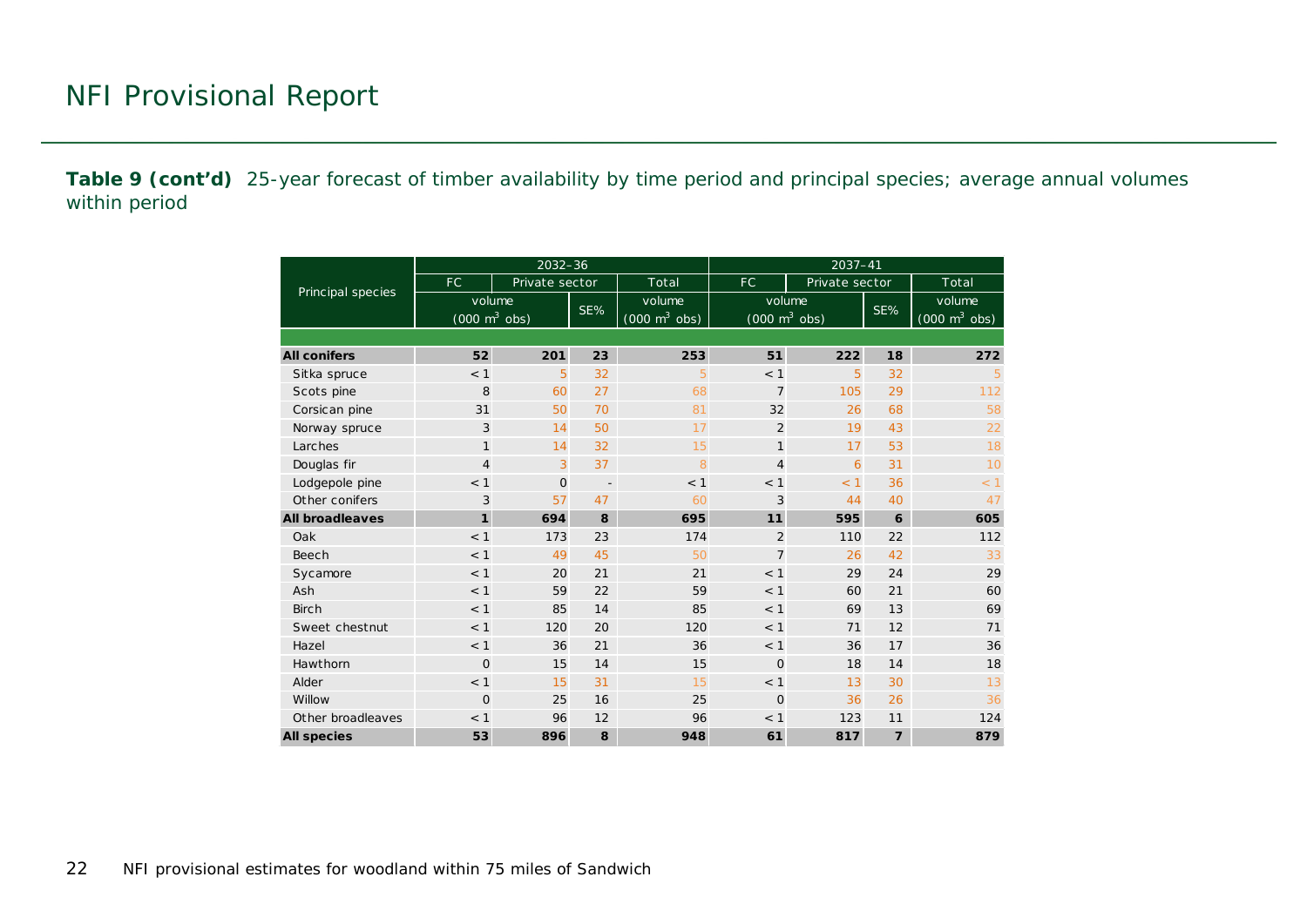| Top                 | $2017 - 21$                 |                |                       |                       | $2022 - 26$    |                |                       | $2027 - 31$     |                |                                            | 2032-36      |                |                          | $2037 - 41$         |     |
|---------------------|-----------------------------|----------------|-----------------------|-----------------------|----------------|----------------|-----------------------|-----------------|----------------|--------------------------------------------|--------------|----------------|--------------------------|---------------------|-----|
| diameter            | <b>FC</b><br>Private sector |                | FC.<br>Private sector |                       | FC             | Private sector |                       | FC              | Private sector |                                            | FC           | Private sector |                          |                     |     |
| class (cm)          | $\mathsf{m}^3$<br>(000)     | $m^3$<br>(000) | SE%                   | $(000 \; \text{m}^3)$ | (000)<br>$m^3$ | SE%            | $(000 \; \text{m}^3)$ | (000 m $^3$ )   | SE%            | $\cdot$ m <sup>3</sup> $\sqrt{ }$<br>(000) | (000 $m^3$ ) | SE%            | $\text{Im}^{3}$<br>(000) | $(000 \text{ m}^3)$ | SE% |
| <b>All conifers</b> |                             |                |                       |                       |                |                |                       |                 |                |                                            |              |                |                          |                     |     |
| $7 - 14$            | 13                          | 20             | 14                    | 8                     | 14             | 14             | 5                     | 10 <sub>1</sub> | 13             | 5                                          | 14           | 18             | 5                        | 18                  | 19  |
| $14 - 16$           | 3                           | 11             | 17                    |                       | 8              | 16             | 3                     | 5               | 13             | $\Omega$                                   | 6            | 21             |                          | 6                   | 19  |
| $16 - 18$           |                             | 13             | 17                    | 4                     | 10             | 16             | 4                     |                 | 14             | 3                                          |              | 26             |                          | 6                   | 19  |
| $18 - 24$           | 9                           | 46             | 14                    | $\mathsf Q$           | 43             | 14             | 12                    | 34              | 15             | 14                                         | 38           | 29             | 13                       | 31                  | 24  |
| $24 - 34$           | 14                          | 54             | 14                    | 11                    | 69             | 17             | 13                    | 63              | 19             | 15                                         | 74           | 28             | 16                       | 66                  | 20  |
| $34 - 44$           | 8                           | 25             | 18                    | 5                     | 37             | 21             | 5                     | 34              | 20             | 6                                          | 34           | 25             | 6                        | 40                  | 23  |
| $44 - 54$           |                             | 12             | 23                    | $\Omega$              | 18             | 24             | $\Omega$              | 17              | 23             | 3                                          | 15           | 30             | $\sim$                   | 22                  | 26  |
| $54+$               | 3                           | 14             | 28                    | $\Omega$              | 17             | 28             | $\Omega$              | 23              | 28             |                                            | 13           | 28             |                          | 33                  | 30  |
| <b>Total</b>        | 59                          | 194            | 12                    | 45                    | 215            | 15             | 46                    | 194             | 16             | 52                                         | 201          | 23             | 51                       | 222                 | 18  |

#### Table 10 25-year forecast of timber availability by period, top-diameter class and conifer or broadleaves

<span id="page-22-0"></span>

| Top<br>diameter |                     | $2017 - 21$                             |     |                             | $2022 - 26$                      |                | $2027 - 31$         |                |           | $2032 - 36$                       |                |           | $2037 - 41$         |                |     |
|-----------------|---------------------|-----------------------------------------|-----|-----------------------------|----------------------------------|----------------|---------------------|----------------|-----------|-----------------------------------|----------------|-----------|---------------------|----------------|-----|
|                 | <b>FC</b>           | Private sector                          |     | <b>FC</b><br>Private sector |                                  | <b>FC</b>      | Private sector      |                | <b>FC</b> | Private sector                    |                | <b>FC</b> | Private sector      |                |     |
| class (cm)      | $(000 \text{ m}^3)$ | $\cdot$ m <sup>3</sup> $\cdot$<br>(000) | SE% | $m^3$<br>(000)              | $\text{J} \text{ m}^{3}$<br>000) | SE%            | $(000 \text{ m}^3)$ | $m^3$<br>(000) | SE%       | $\text{J} \text{ m}^{3}$<br>(000) | $m^3$<br>(000) | SE%       | $(000 \text{ m}^3)$ | $m^3$<br>(000) | SE% |
| All broadleaves |                     |                                         |     |                             |                                  |                |                     |                |           |                                   |                |           |                     |                |     |
| $7 - 14$        | 3                   | 267                                     | 5   | $<$ 1                       | 243                              | $\overline{7}$ | 2                   | 204            | 5         | $<$ 1                             | 224            | 5         | 2                   | 229            | 5   |
| $14 - 16$       | $<$ 1               | 70                                      | 6   | $<$ 1                       | 60                               | 10             | $<$ 1               | 44             |           | $<$ 1                             | 42             |           | $<$ 1               | 40             | 6   |
| $16 - 18$       | $<$ 1               | 71                                      | 6   | $<$ 1                       | 56                               | 9              | $<$ 1               | 44             |           | $<$ 1                             | 40             |           | $<$ 1               | 39             |     |
| $18 - 24$       | 3                   | 226                                     |     | $<$ 1                       | 147                              | 8              | 3                   | 124            | 8         | $<$ 1                             | 107            | 9         | 3                   | 109            | 8   |
| $24 - 34$       | 2                   | 272                                     | 8   | $<$ 1                       | 156                              | 10             |                     | 140            | 13        | $<$ 1                             | 112            | 13        | 3                   | 102            | 13  |
| $34 - 44$       | $<$ 1               | 129                                     | 11  | < 1                         | 70                               | 13             | $<$ 1               | 75             | 17        | $<$ 1                             | 63             | 17        |                     | 40             | 15  |
| $44 - 54$       | $<$ 1               | 63                                      | 14  | $<$ 1                       | 35                               | 15             | $<$ 1               | 38             | 19        | $<$ 1                             | 33             | 19        | < 1                 | 17             | 17  |
| $54+$           | $<$ 1               | 63                                      | 19  | $<$ 1                       | 44                               | 17             | $<$ 1               | 62             | 32        | $\Omega$                          | 72             | 29        | < 1                 | 20             | 26  |
| <b>Total</b>    | $\mathbf{11}$       | 1,161                                   | 6   | < 1                         | 812                              | 6              | 11                  | 732            | 8         |                                   | 694            | 8         | 11                  | 595            | 6   |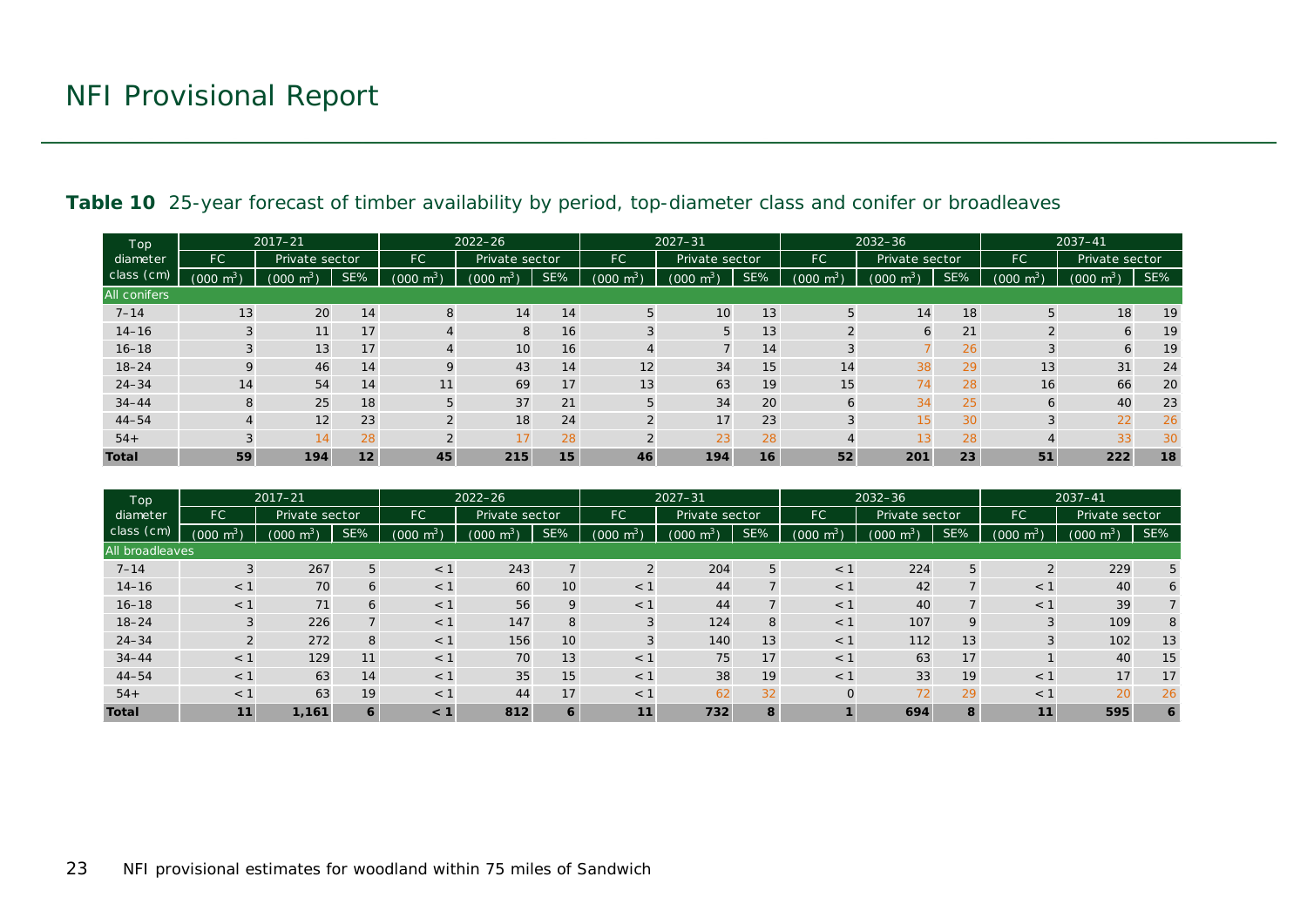

<span id="page-23-0"></span>

<span id="page-23-1"></span>**Figure 11** Overview of 25-year forecast of average annual hardwood availability

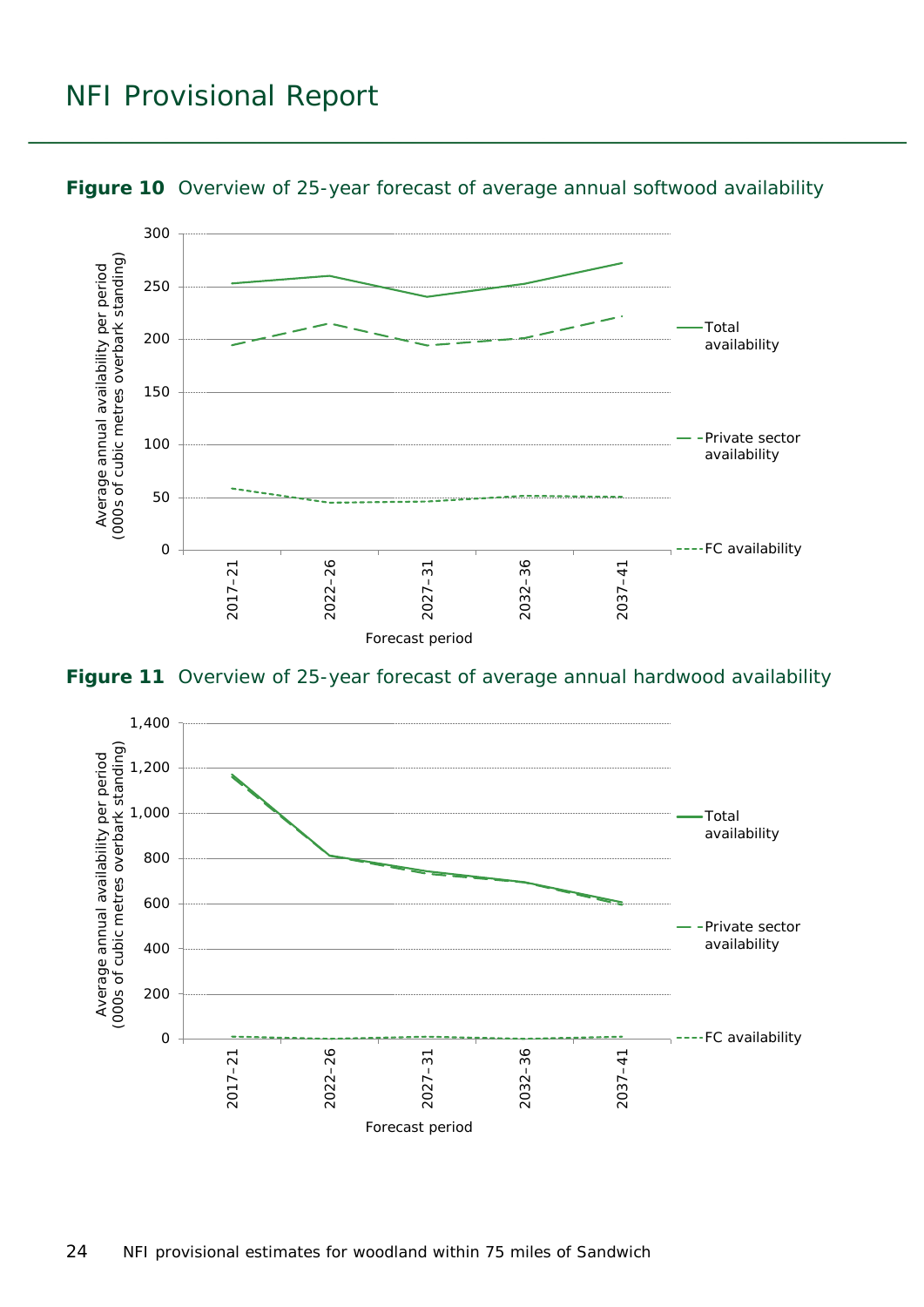

<span id="page-24-0"></span>

<span id="page-24-1"></span>**Figure 13** 25-year forecast of average annual hardwood availability

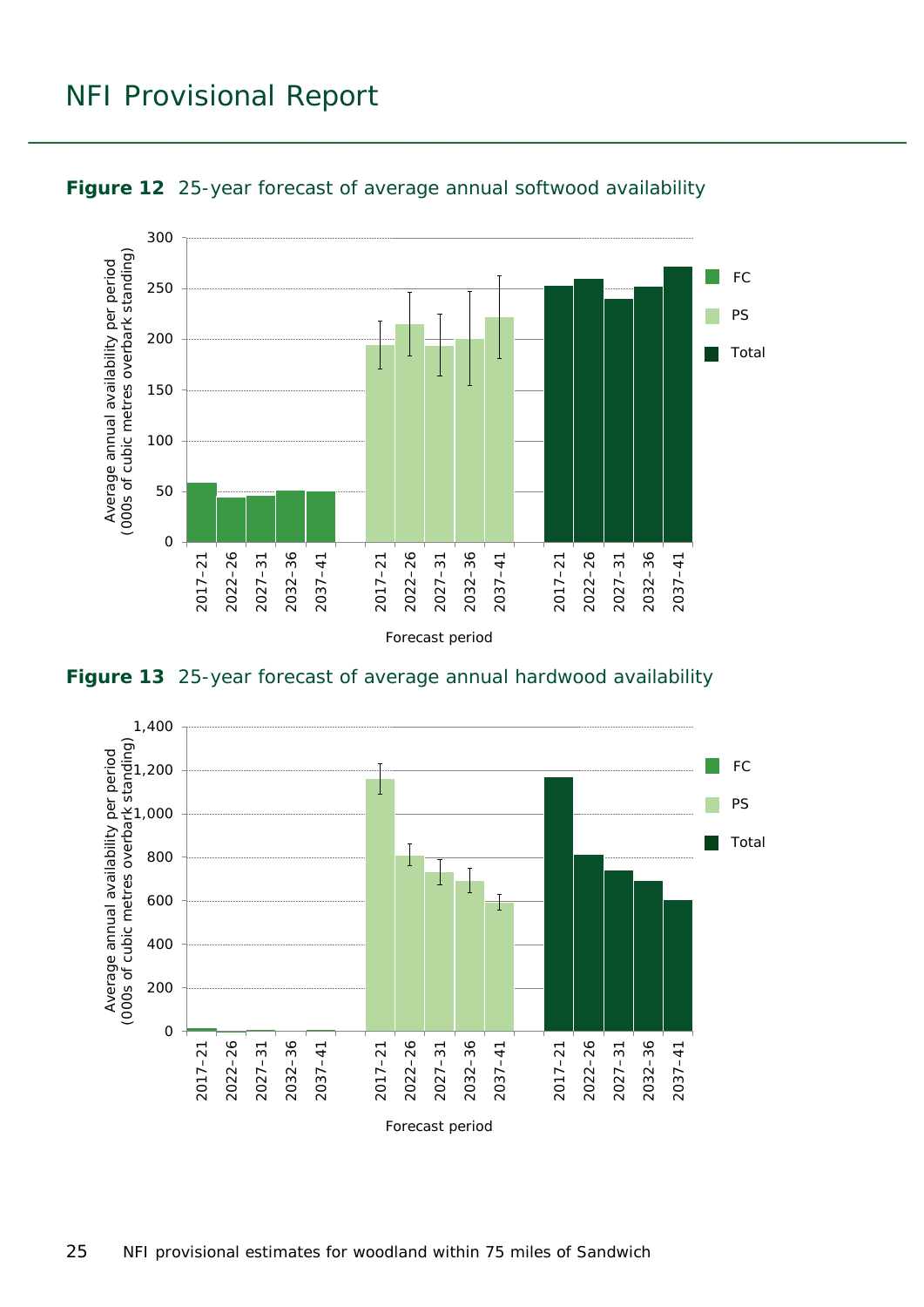#### 25-year forecast of biomass availability

**Table 11** 25-year forecast of biomass availability by period, top-product category and conifer or broadleaves

| Product<br>category | $2017 - 21$ |                |     |             | $2022 - 26$    |     |             | $2027 - 31$            |     |                             | $2032 - 36$   |     |           | $2037 - 41$    |     |
|---------------------|-------------|----------------|-----|-------------|----------------|-----|-------------|------------------------|-----|-----------------------------|---------------|-----|-----------|----------------|-----|
|                     | FC          | Private sector |     | FC          | Private sector |     | FC          | Private sector         |     | <b>FC</b><br>Private sector |               |     | FC        | Private sector |     |
|                     | $(000$ odt) | (000<br>odt)   | SE% | $(000$ odt) | odt)<br>(000)  | SE% | $(000$ odt) | $(000 \overline{odt})$ | SE% | $(000$ odt)                 | (000)<br>odt) | SE% | (000 odt) | $(000$ odt)    | SE% |
| All conifers        |             |                |     |             |                |     |             |                        |     |                             |               |     |           |                |     |
| stump               | 0.6         | $1.5^{\circ}$  | 11  | 0.5         | 1.6            | 14  | 0.4         | 1.4                    | 15  | 0.5                         | 1.5           | 21  | 0.4       | 1.6            | 17  |
| stem                | 22.6        | 73.3           | 12  | 17.4        | 82.0           | 15  | 17.7        | 73.3                   | 16  | 20.0                        | 75.1          | 23  | 19.6      | 86.2           | 19  |
| tips                | 0.9         | 1.3            | 13  | 0.5         | 0.9            | 14  | 0.4         | 0.8                    | 16  | 0.4                         | 1.0           | 20  | 0.4       | 1.3            | 14  |
| branches            | 4.9         | 13.5           | 12  | 3.6         | 15.5           | 14  | 3.4         | 15.0                   | 16  | 3.8                         | 14.3          | 20  | 3.6       | 16.9           | 19  |
| <b>Total</b>        | 29.1        | 89.7           | 10  | 22.0        | 100.0          | 12  | 21.8        | 90.5                   | 13  | 24.6                        | 91.8          | 19  | 24.1      | 106.1          | 16  |

<span id="page-25-0"></span>

| Product<br>category | $2017 - 21$ |                |     |                       | $2022 - 26$ |     |             | $2027 - 31$ |                |                  | $2032 - 36$    |     |             | $2037 - 41$    |     |
|---------------------|-------------|----------------|-----|-----------------------|-------------|-----|-------------|-------------|----------------|------------------|----------------|-----|-------------|----------------|-----|
|                     | FС          | Private sector |     | FC.<br>Private sector |             |     | FC          |             | Private sector |                  | Private sector |     | FC          | Private sector |     |
|                     | $(000$ odt) | odt)<br>(000)  | SE% | odt)<br>(000)         | $(000$ odt) | SE% | $(000$ odt) | $(000$ odt) | SE%            | (000 odt)        | odt)<br>(000)  | SE% | $(000$ odt) | $(000$ odt)    | SE% |
| All broadleaves     |             |                |     |                       |             |     |             |             |                |                  |                |     |             |                |     |
| stump               | 0.2         | 15.2           | 5   | < 0.1                 | 11.7        | 6   | 0.1         | 10.8        | 6              | < 0.1            | 10.0           | 6   | 0.1         | 9.1            | 5   |
| stem                | 5.7         | 572.4          | 6   | 0.5                   | 405.7       | 6   | 5.7         | 374.6       | 8              | 0.6              | 350.5          | 8   | 5.7         | 299.6          | 6   |
| tips                | 0.6         | 31.5           | 5   | < 0.1                 | 27.9        | 6   | 0.2         | 28.7        | 8              | 0.2              | 31.1           |     | 0.2         | 29.1           | 6   |
| branches            | 1.7         | 148.6          | 6   | 0.2                   | 106.7       | 6   | 1.5         | 97.6        | 8              | 0.3              | 88.9           | 8   | 1.5         | 75.3           | 6   |
| <b>Total</b>        | 8.3         | 767.6          | 5   | O.7                   | 552.0       | 5   | 7.5         | 511.6       | 6              | $\overline{1.0}$ | 480.5          | 6   | / .5'       | 413.0          | 5   |

Note that the stump + stem above refer to the same part of the tree as the volume to 7cm.